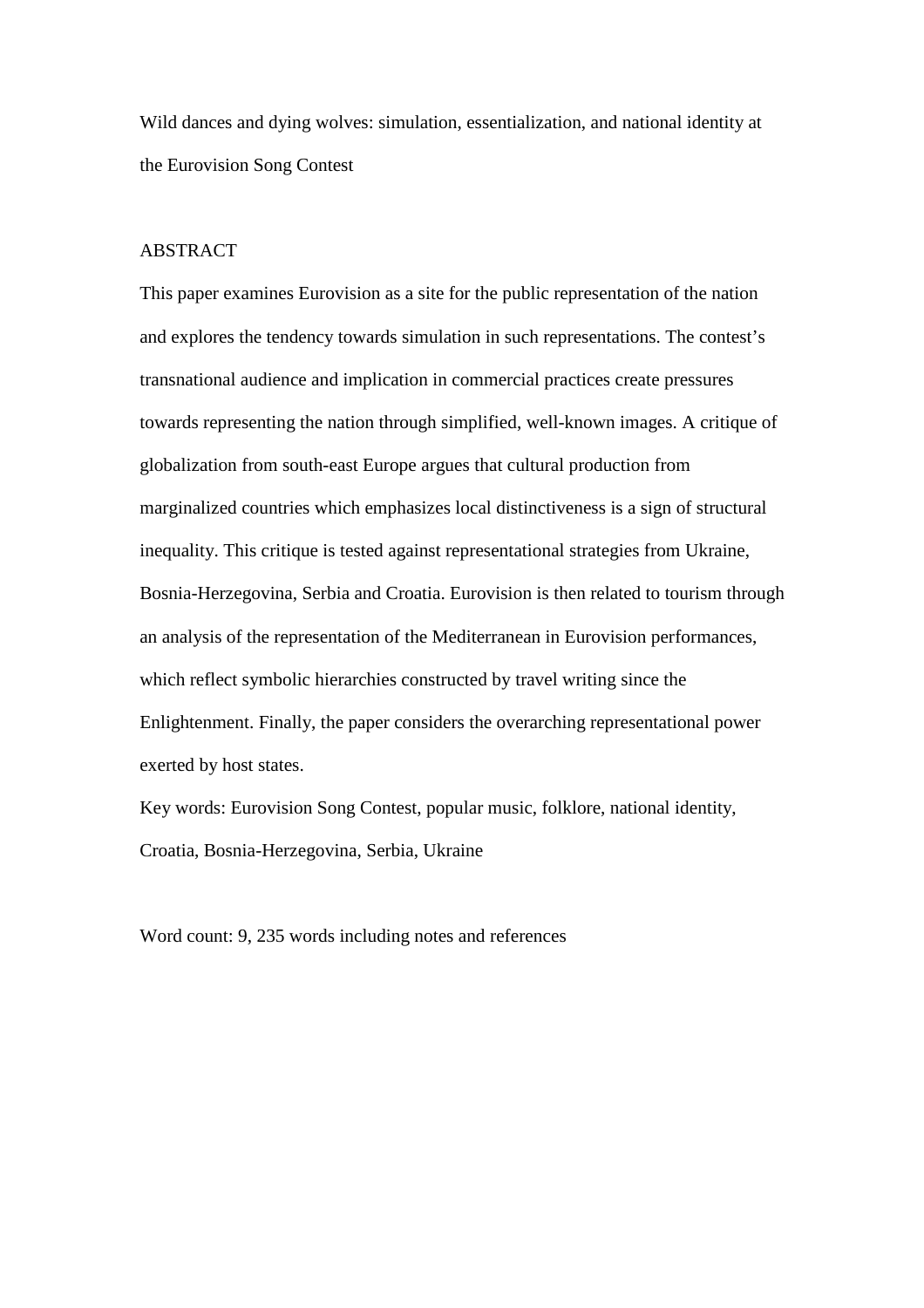This paper seeks to explore the tendency towards simulation in contemporary public representations of the nation through a historical account of the representation of national tradition in the Eurovision Song Contest since 2004. Eurovision offers two forms of opportunity for nations to be represented: the production of a live performance (and often a promotional video) by each competitor, and the promotion of the host city and country on the part of the state broadcaster organizing the event. This paper contends that the nature of the Eurovision audience (with viewers in more than 40 countries inside and outside Europe) and the commercial practices in which Eurovision is implicated create pressures towards public representations which play on simplified, well-known images of a country or region. In the process, representations live up to televisual constructions of the nation rather than the complexity of the nation itself.

The Eurovision Song Contest belongs to an "international event culture" of competition between states, although arguably differs from the content of most such events (sport) because the ingredients of participation – music, language, and dance – are all potential indicators of national culture (Björnberg, 2007, p. 15). Dayan and Katz (1992) see Eurovision as a "media event" in the sense that it highlights a "central value" or "aspect of collective memory" (pp. ix, 6), such as the "new age of pan-European co-operation" (Feddersen & Lyttle, 2003) said to have inspired it since its birth in 1956. There are strong grounds to also view Eurovision as a "media spectacle", as Kellner (2003) terms cultural phenomena which embody social values and dramatize conflicts. The definitions of media events and media spectacles are similar, but their implications diverge. Dayan and Katz present a positive, Durkheimian reading in which watching media events on television integrates society (Couldry, 2003, pp. 56-8). Kellner (2003) more pessimistically draws his view of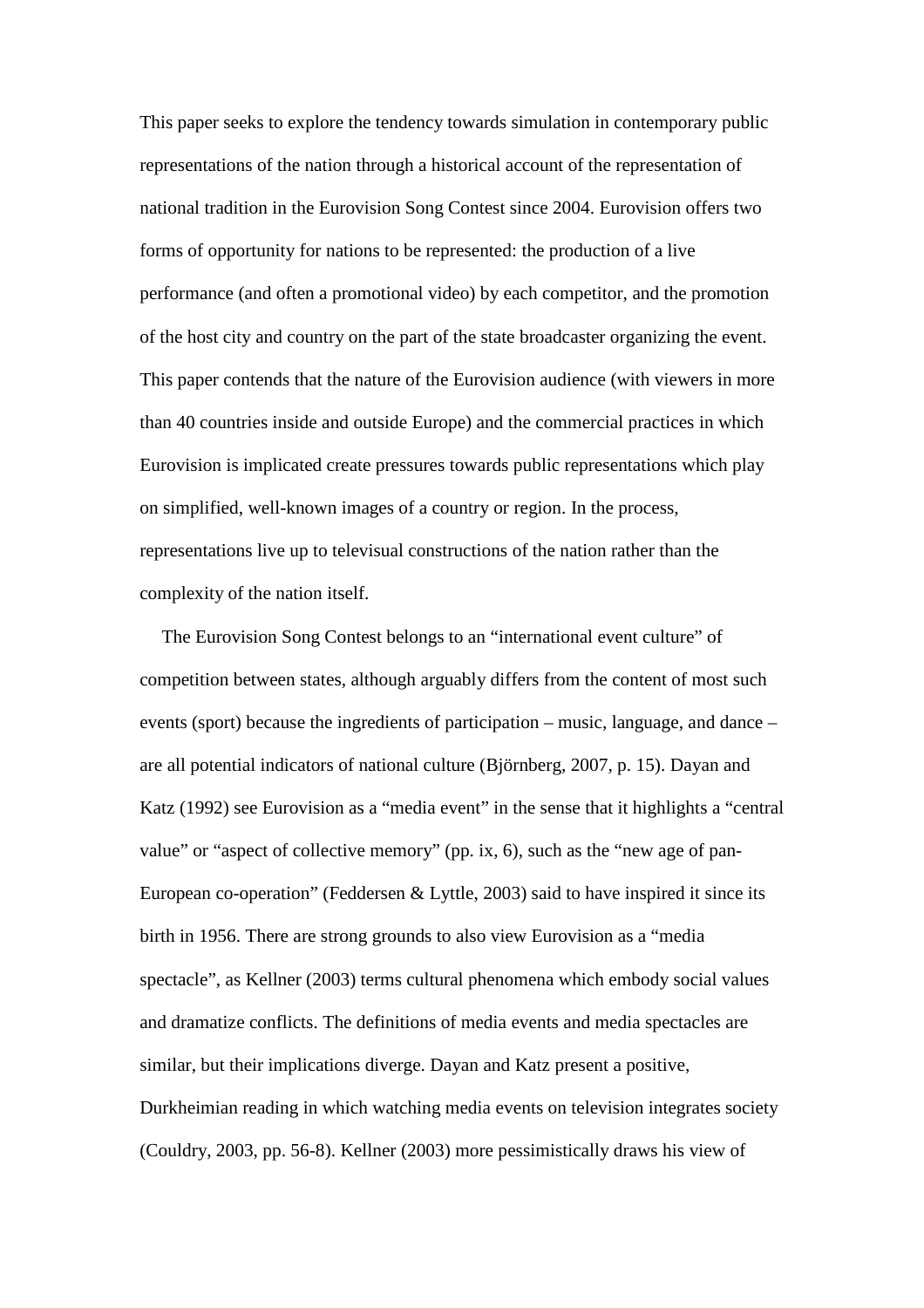media spectacle drawn from Debord, and warns that it works to perpetuate "hegemonic configurations of corporate and state power" (p. 12). The measure of European integration achieved through Eurovision could this be regarded as either consensual (following Dayan and Katz) or hegemonic (following Kellner).

The production of media spectacle involves a large degree of simulation in Baudrillard (1994)'s sense of the reproduction of something which has never existed in the first place (p. 6). Baudrillard's early work on the consumer society (1998) identified "kitsch" as one sort of simulation, which contained "signs" and "allegorical references" rather than "real signification" (p. 110). He later developed this into the idea of hyperreality, in which nothing but simulation exists. The lack of social and historical contest in later Baudrillard is problematic, but the concepts of hyperreality, simulation and implosion (the breakdown of boundaries between formerly disparate spheres) are nonetheless important in understanding contemporary society (Best, 1994, pp. 54-5). One should therefore ask, with Kellner, what conflicts are being dramatized and symbolically resolved through the simulations taking place at Eurovision.

The sudden predominance of non-western European countries in the competition (between 2001 and 2007, Eurovision was won by Estonia, Latvia, Turkey, Ukraine, Greece, Finland and Serbia) suggests that a key conflict surrounding the event in the 2000s has been European eastward "enlargement" and its associated tensions. Before 1989, the only eastern European state to take part in Eurovision was Yugoslavia, as a deliberate effort to signal its difference from the Soviet bloc (Vuletić, 2007, p. 84). Most Yugoslav successor states, other central European and Balkan countries, the Baltic states, and Russia competed sporadically during the 1990s (only Croatia maintained an unbroken record). Belarus, Ukraine, Moldova, and Serbia-Montenegro made their debuts in 2003-05, followed by the Czech Republic and the ex-Soviet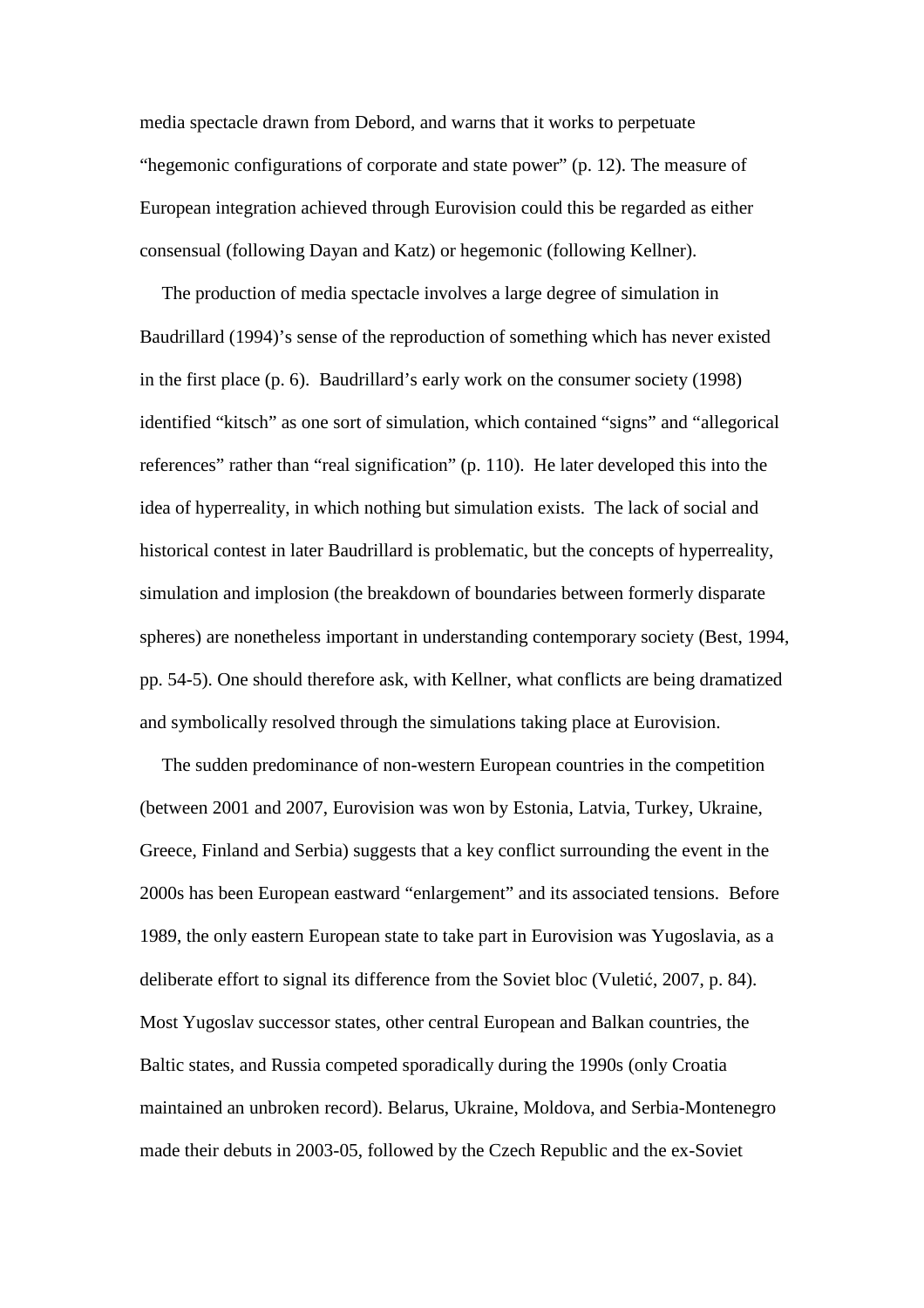republics of the Caucasus in 2006-08. Eurovision's own "enlargement", when a semifinal allowed all interested states to take part annually, occurred in 2004, the same year that 12 new member states were admitted to the European Union. When Bolin (2006) argues that the increase in eastern European participation has exposed Eurovision's political dimension as "a discursive tool" in defining Europeanness or striving for Europeanization (pp. 190-1), the argument recalls Kellner's idea of media spectacles as dramatization of conflict.

A further development associated with the increase in eastern European participation is the prominence of "a folkloristic musical style" in many of those countries' entries (Björnberg, 2007, p. 21). The staging of folklore involves the representation of tradition. Kapferer (1988), an anthropologist, argues that the construction of any tradition should be viewed as "an act of essentialism" because it entails selecting certain aspects and marginalizing others (p. 211). Applying this to the Eurovision Song Contest, essentialization would occur when a performance involves the construction of a national tradition (e.g. through folklore) or a tradition of Europeanness. For Karakasidou (1997), also an anthropologist, essentialism occurs when "the innate and primordial characteristics" of a national group are emphasized (p. 78). Essentialism may also be viewed from a post-colonialist perspective, as in the work of Bhabha (1994/2004), where it involves a claim to cultural authenticity or purity (p. 83), or Todorova (1994), who drew on Said's *Orientalism* to argue that the Balkans too had been subject to "othering" by the West (p. 454). The very concept of 'essence', according to Clifford (1988), is thus "a political cultural invention".

These power relationships underpin the more restricted definition of essentialization given by Shay (2002) in his work on state folk dance ensembles, where generalized or region-specific music and costume are used "to cover the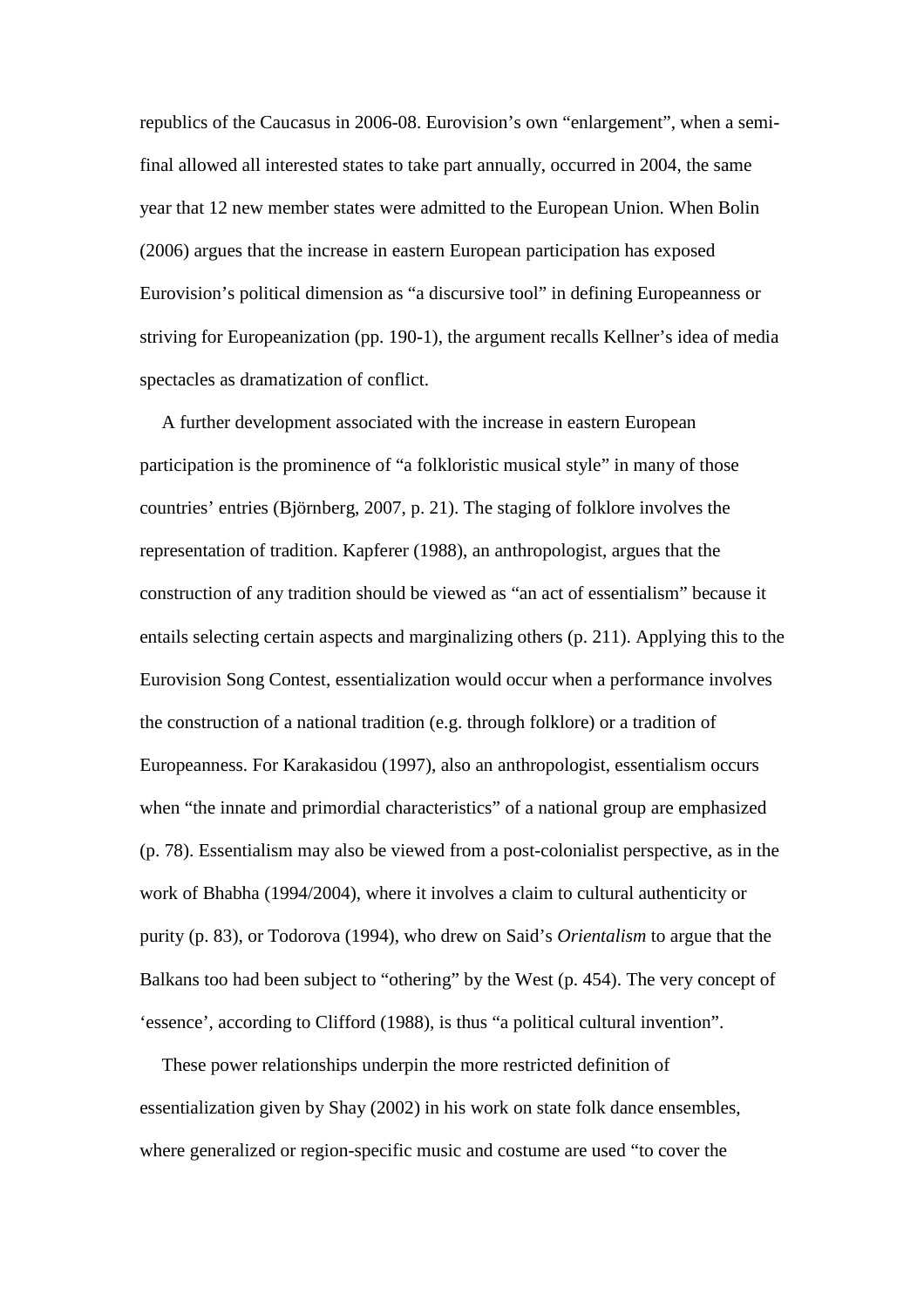purported musical output of an entire country" (p. 14). Shay extends Appadurai's claim that the state exerts "taxonomic control over difference" (Appadurai, 1996, p. 39) into a case that state sponsorship of a performance implies that the nation as a whole is being represented (Shay, 2002, pp. 28-9). This logic could be applied to Eurovision, which similarly takes place under the sponsorship of states (and sometimes with direct involvement of folk dance ensembles: the Croatian ensemble Lado supplied backing vocalists for the national entry in 2005 and 2006). However, Appadurai goes on to argue that "taxonomic control over difference" is only one way in which nation-states exploit transnational media flows. They also create "international spectacle[s] to domesticate difference", and hold out "the fantasy of self-display on some sort of global or cosmopolitan stage" to small groups (Appadurai, 1996, p. 39). This should be taken into account in the case of Eurovision, given the strong grounds for viewing Eurovision as spectacle.

Drawing on the notions of simulation and essentialism, I first examine the representational strategies employed by Ruslana, the Ukrainian winner in 2004. Of all the recent simulations of national tradition at Eurovision, this proved the most appealing to viewers across Europe, and was followed by a marketing campaign for an English-language album along the same lines. I then consider Eurovision in light of a south-east European critique of globalization which maintains that cultural producers in the Balkans are compelled to become "resellers of local color" (Ditchev, 2002, pp. 246-7) by a foreign gaze which exoticizes difference – a pressure towards simulation. This critique is illustrated by an analysis of recent Eurovision entries from former Yugoslavia. Eurovision is then related to the structures of travel and tourism which have preceded it and interact with it. Lastly, I discuss the greater power of host states and cities to produce a public representation of the nation.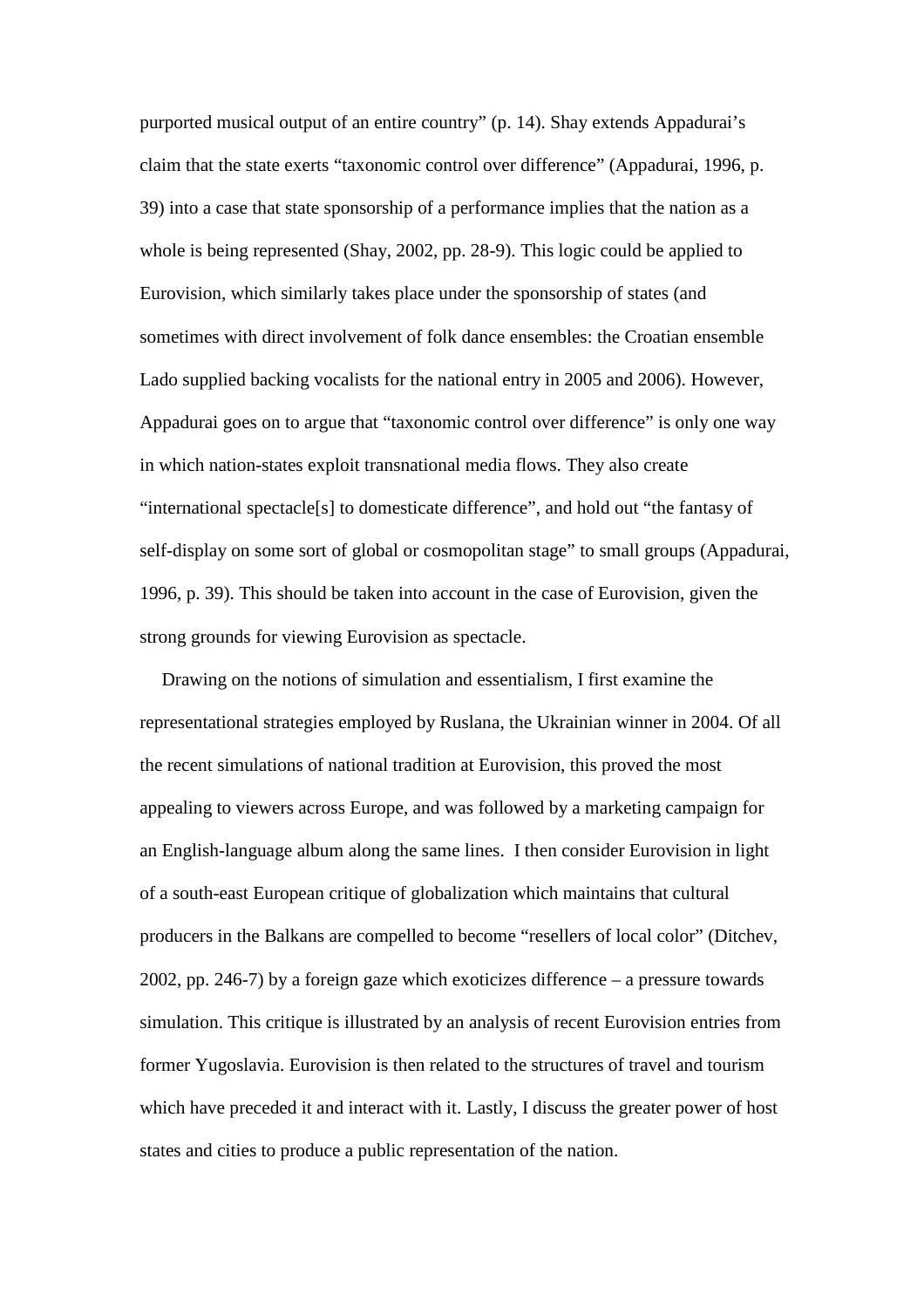#### **Ruslana: modernity and simulation**

Ruslana's winning Eurovision entry "Wild dances" (2004) subjected a successful domestic product to a transnational gaze: Eurovision viewers rewarded it with 280 points, awarding victory to Ruslana and enabling Ukraine to host Eurovision in 2005. The "Wild dances" project can be seen as an example of essentialization on several levels. Its domestic development involved the essentialization of tradition in choosing to base its representation on the dances, costume and rituals of the Hutsul people, who live in the Carpathian region of western Ukraine. Since the Hutsuls were already a "focal point" of folkloric representation in Ukraine (Shay, 2002, p. 41), the ongoing Ukrainian tradition of representing Hutsuls was itself an essentialization in that it depicted them as a pure and timeless culture untouched by modernity or industry. However, the tension between authenticity and inauthenticity in Ruslana's presentation also provides grounds for considering the project as a *simulation* without any referent, of the type identified by Baudrillard.

The distinctiveness of Ruslana's music to Ukrainians (including the Ukrainian diaspora) derives from supposedly ancient Hutsul songs, rituals, and musical instruments, supplemented by contemporary pop instruments (electric guitar, synthesizer) and lavishly produced videos. Three singles from Ruslana's 2003 album *Diki tanci* (*Wild dances*) established her performance persona and 'brand' on the Ukrainian pop scene. By the time of the third domestic single, "Oj zagraj mi muzichenku" ("Play, musician"), the brand was well-established enough to be abstracted through a video which placed Hutsul dancers in Crimea (Ruslana, 2004d), another region of the country with a distinctive image of place (the Crimea is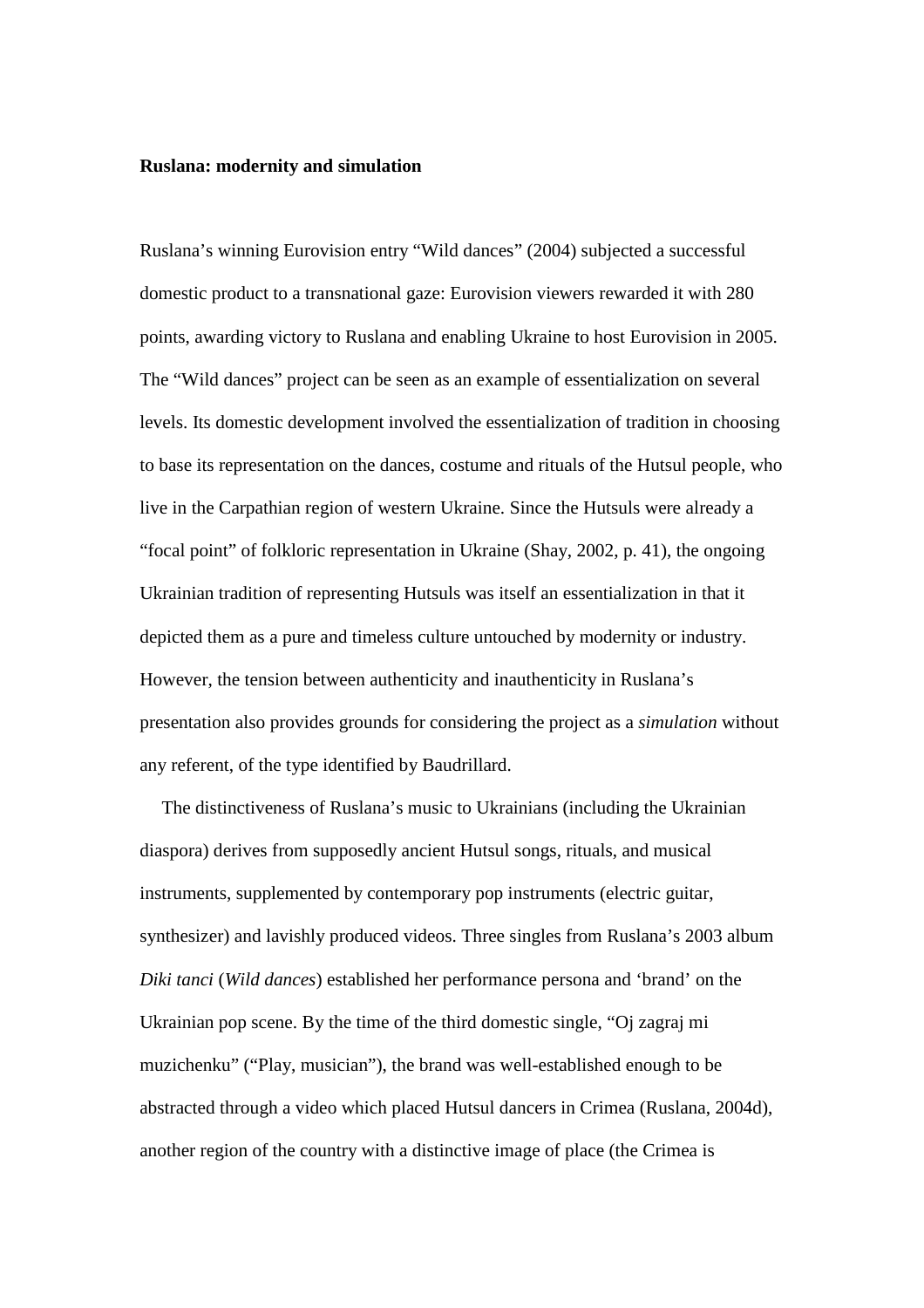Ukraine's main tourist centre). When Ruslana was selected to take part in Eurovision 2004, she was already a popular domestic singer. The song "Wild dances" was a new composition in the style of the *Diki tanci* album, with verses in both English and Ukrainian to improve its intelligibility.

Transferring "Wild dances" to Eurovision entailed a shift of meaning for its essentialized components. Since Eurovision is contested between states, the representations performed there appear to represent the nation as a whole. The specific elements of "Wild dances", identifiable as Hutsul while they remained within Ukraine, were thus instead attached to Ukraine itself. According to promotional material on Ruslana's website, such elements included "powerful and permeating ethnic drums", cries of "Hey", foot-stamping, whip-blows, and the *trembitas*, a horn which must supposedly be produced by "craftsmen" from a lightning-felled tree (Ruslana, 2004a). The introduction of "Wild dances" itself was an unaccompanied trembitas. Ruslana's post-Eurovision marketing made much of the age and mysticism of her sources. As the sleevenotes to her English-language CD read:

In the very heart of Europe in the majestic kingdom of the Carpathian mountains there lives an ancient culture of the mountains that possesses unique mystic rituals, mountainous rhythms and dances. Ruslana has united the mysteries of the mountains with a new energy and power. (Ruslana, 2004e)

This presentation shared much with the marketing of "non-Western" world music through images of "rejuvenation, novelty, authenticity, originality, the 'real', and the spiritual" (Taylor, 1997, p. 19). The mountain culture's supposed location at "the very heart of Europe" was also noteworthy as a description of a newly independent country on Europe's perceived eastern margin. However, the construction of world music as "unpolluted by the market system of the late capitalist West" (Taylor, 1997, pp. 19-20)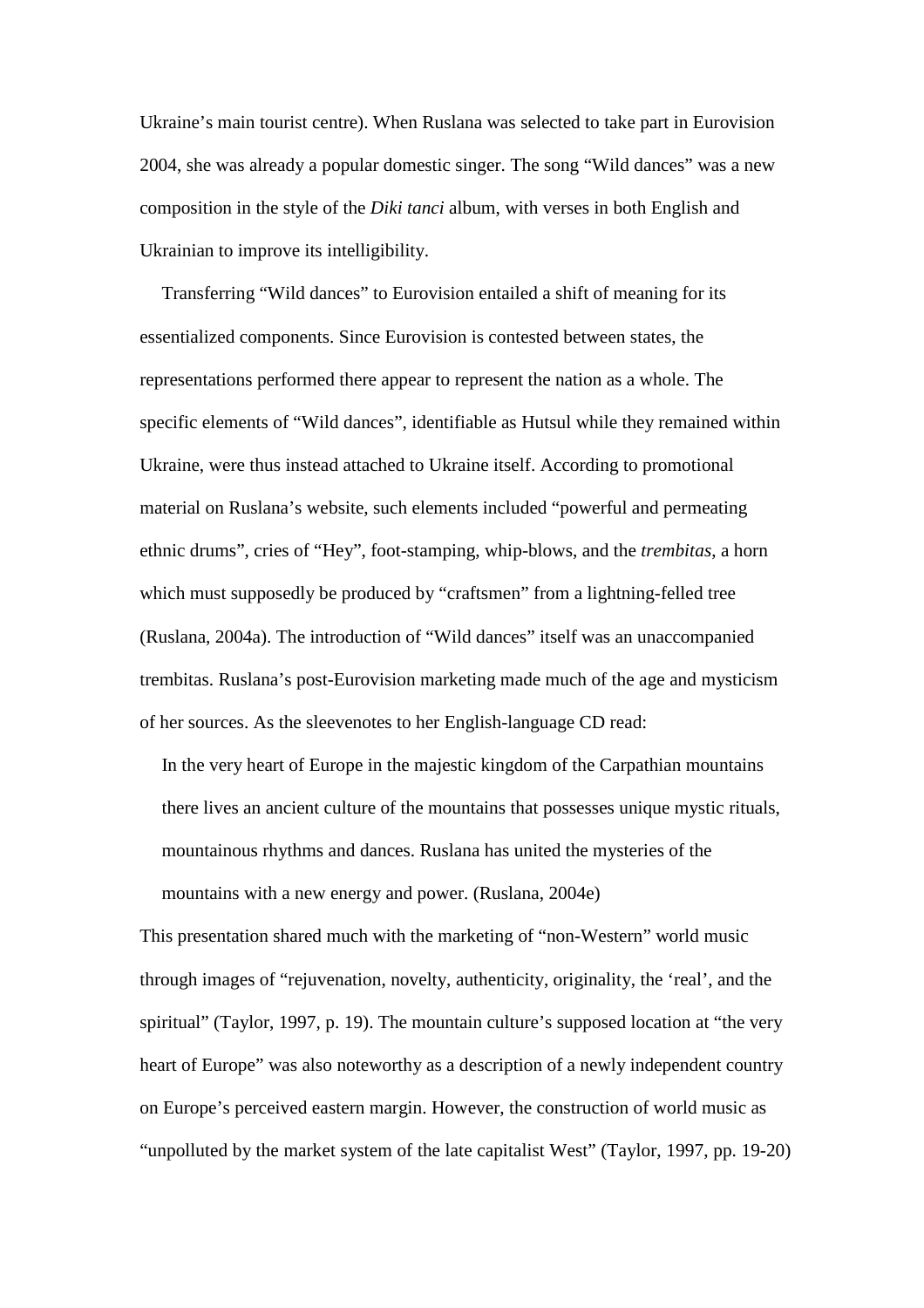was not part of the "Wild dances" marketing, which, conversely, relied on that very system for meaning. The lyrics of two Ruslana songs mentioned Britney Spears and Quentin Tarantino, and her post-Eurovision press release spoke of her collecting "unique elements" such as:

New moves and dances, new ethnic sounds and rhythms, new elements of the costumes, new patterns and tattoos, mystic Carpathian rituals and mountain secrets, samples for disco remixes and new melodies for mobile ring-tones… (Ruslana, 2004c)

Essentialization is meant to involve a claim to authenticity. Here, however, the claim was made on behalf of the Hutsul people, not Ruslana; on the contrary, Ruslana's "ancient" and "Carpathian" persona was intentionally revealed as a simulation. One profile of Ruslana described her as having attended conservatory in Lviv, a city renowned as "the cultural centre of Ukrainian-speaking Ukraine" (Wanner, 1996, p. 141). Besides music, she ran an advertising company with her husband (and producer). She apparently liked to listen "to Buddha Bar, Deep Purple and Bach" (all indicators of modernity), and used "ethnographic expeditions to the Carpathians" to gather her material (WuMag, 2004). The video for her follow-up single to "Wild dances", "Dance with the wolves", was originally conceived as a folkloric allegory of human trafficking. It ended up intercut with footage of Ruslana's participation in the Orange Revolution, which had occurred in the meantime (Ruslana, 2004b). I would like to suggest that this dimension distinguished "Wild dances" from more direct

<span id="page-7-0"></span><sup>1</sup> Ruslana had appeared on stage with opposition politicians at the Independence Square protests in Kiev, and was among the musicians to whose support the opposition leader Viktor Yushchenko referred in his final pre-election speech (Klid, 2007, pp. 119, 129).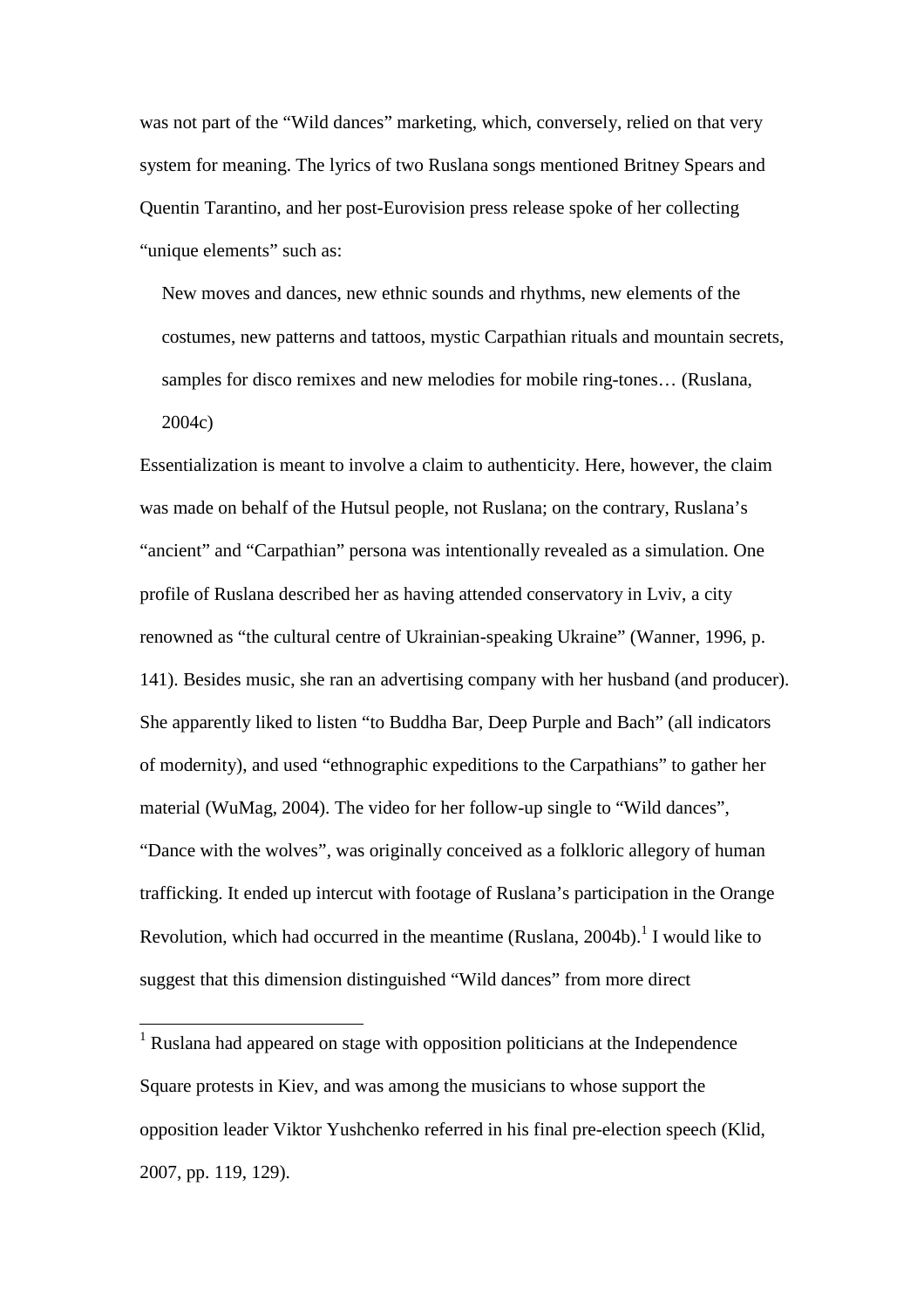representations of folklore at Eurovision such as Scandinavian evocations of Saami culture, [2](#page-8-0) and locates it in the domain of simulation.

# **Eurovision and the Balkan globalization critique**

Ruslana's success, combined with Turkey's victory in 2003 with a pop-folk song, encouraged a "trend of self-consciously 'ethnic' styles" at Eurovision (Solomon, 2007, p. 142). A critical approach to the "Wild dances" project and its aftermath might conclude that marginalized regions of Europe maximize their chances of success in the European entertainment marketplace, dominated by the large economies of northwestern Europe, by presenting something exotic and distinctive in an attractively modernized package. Indeed, this has been the response of many academics and critics from south-east Europe to the international achievements of the film director Emir Kusturica, the musician Goran Bregović and the Bulgarian female voice choirs, whose works all depict the Balkans as backward or mystic 'others' to modern 'Europe'. The result, according to Ditchev (2002), is that cultural production tends towards entertaining idiosyncrasy rather than "modernist […] universalism" (pp. 246- 7). This is frequently seen as "self-exoticism for western consumption only" (Volcic, 2005, p. 169), but the example of Ruslana (or Nox, a similarly premised Hungarian folk dance group who competed in Eurovision in 2005 after several years' activity in Hungary) suggests that a domestic demand also exists for such products.

The Balkan critique of globalization begins with the efforts of several historians to analyze how the idea of 'eastern Europe' was constructed by western writers and travellers (see Fleming, 2000). However, the film criticism of Iordanova (2001)

<span id="page-8-0"></span><sup>&</sup>lt;sup>2</sup> See Jones-Bamman, 2001; Pajala, 2001.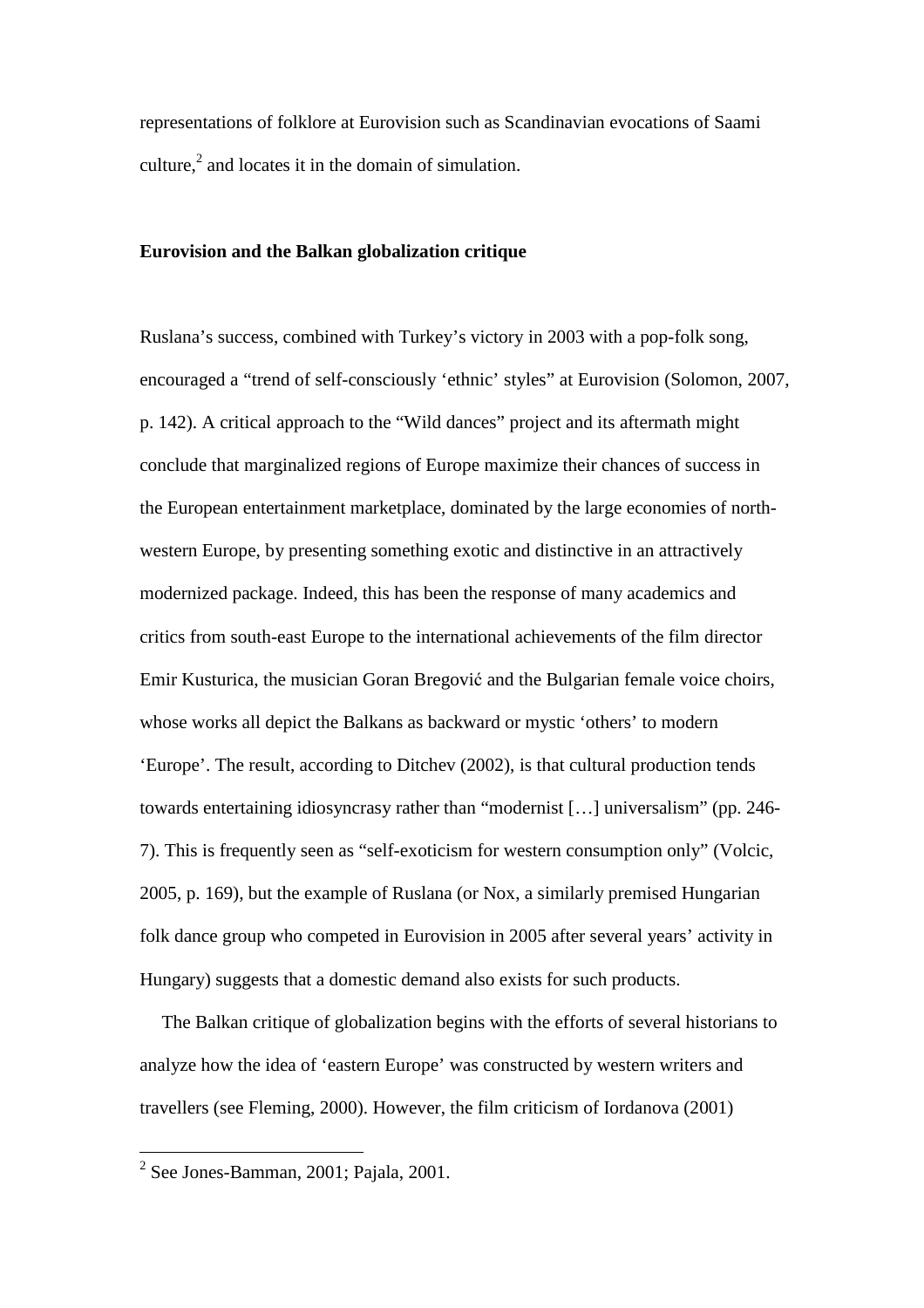emphasizes that the image of an exotic Balkans "cannot be declared a purely Western project" because Balkan intellectuals have consented to and developed it (p. 56). Volcic (2005), in an ethnography of Serbian cultural workers, similarly concludes that they engage in borrowing, reproducing and selling back "exotic cultural constructions inherited from the West" (p. 168). Ugrešić (2004b), herself an author, sees contemporary ex-Yugoslav cultural professionals' work as tending towards "selforientalization" and affirming "stereotypes of the 'wild' and 'bloody' Balkans" to better reach western markets (p. 189). Elsewhere, she has even likened the global literary marketplace to a Eurovision Song Contest on the grounds that both demand national "stereotypes" and impose a state of kitsch on European literatures (Ugrešić, 2004a, p. 329).

Ugrešić's comments invite an examination of recent approaches to Eurovision on the part of the Yugoslav successor states (former Yugoslavia being the main target of her critique). On the basis of the Balkan globalization critique, one would hypothesize that ex-Yugoslav Eurovision entries would emphasize local distinctiveness and folklore. The Serbian entrant in 2004 (Željko Joksimović), who finished as runner-up to Ruslana,<sup>[3](#page-9-0)</sup> certainly met this hypothesis: his song "Lane moje" ("My faun") was based around a melody played on a kaval (wooden flute) by a soloist dressed in a shepherd-like costume, evoking pastoral timelessness (Mikić, 2006). Joksimović was commissioned two years later to compose the Bosnian entry, "Lejla", which was similarly arranged and staged (musicians positioned in a circle with folkloric

<span id="page-9-0"></span> $3$  His 263 points included a surprising 12 (maximum) points from Croatia, Slovenia and Bosnia-Herzegovina. The Croatian-Serbian exchange of points was remarked upon in both countries, and cast brief light on the popularity of Serbian pop music in Croatia despite its absence from the national media.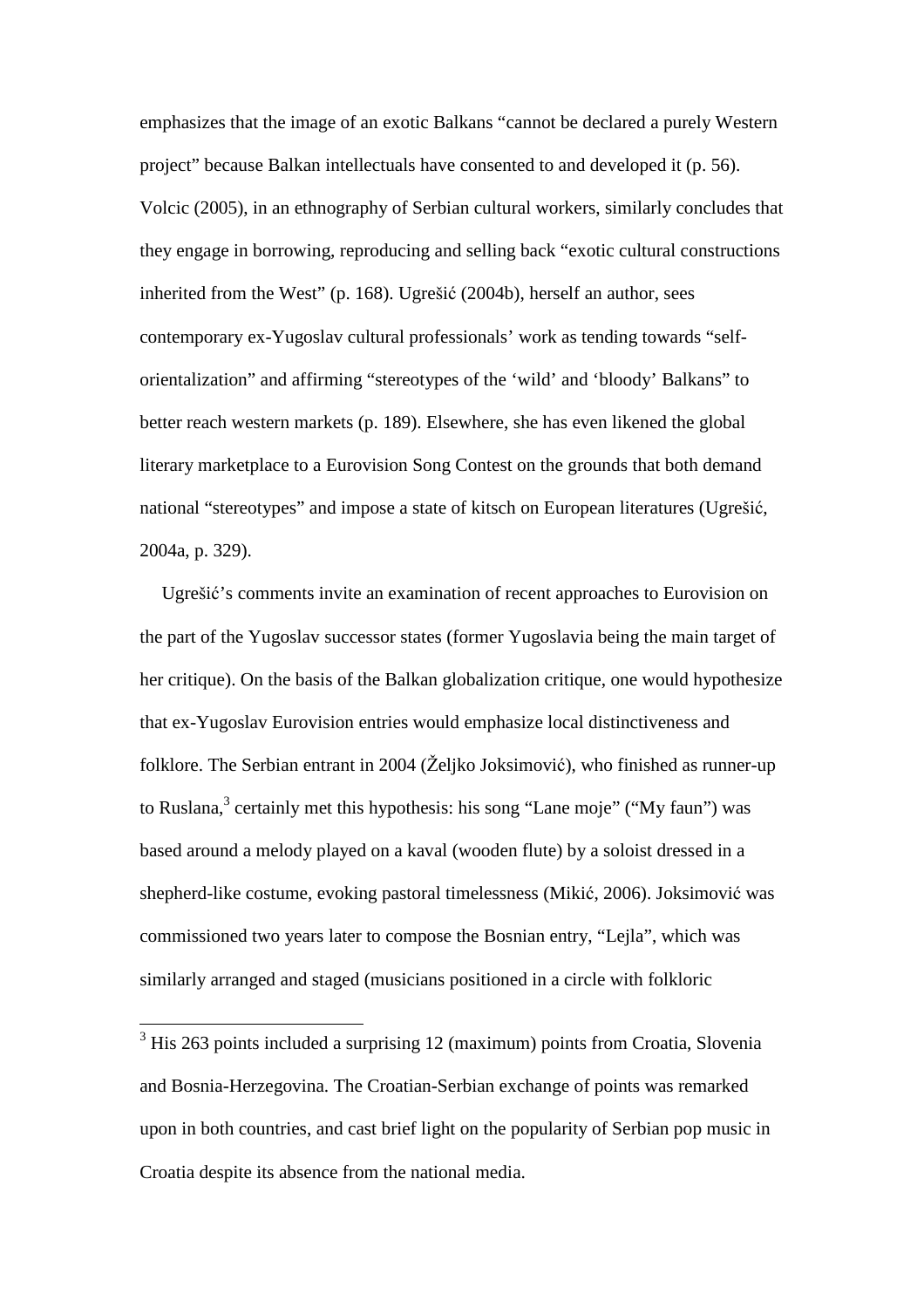instruments and dressed in white). The Bosnian broadcaster PBS-BiH intended from the outset that the entry's visual identity should "contain elements of old Bosnia-Herzegovinan jewellery and the rich ethno traditions of the people of BiH in a stylized modern variant" (PBS-BiH, 2006). The Bosnian film director Pjer Žalica was hired to direct its promotional video, which was set in old Mostar and included shots of the reconstructed Old Bridge (destroyed in 1993 during the war in Bosnia-Herzegovina) and women in folk costume performing handicrafts.

However, the two previous Bosnian entries had used a very different strategy, which narrated similarity and modernity rather than difference. The 2004 entry, "In the disco", was set in a nightclub, and the 2005 entry, "Call me", was explicitly written to celebrate the fiftieth Eurovision ("different flags of nations gather/from the north to the south all standing/side by side"). Its arrangement echoed Swedish schlager (associated through Eurovision through Abba), and its video reinforced its westward-leaning symbolic associations by inserting the performers (a blonde-haired girl group called Feminnem) into archive Eurovision footage and on to Blondie and Eminem record covers. The 'hyper-western' narrative underpinning these presentations indicates that the dynamic identified by the Balkan globalization critique is not the only mode of representing the nation in former Yugoslavia. Nonetheless, the efforts to locate Bosnia within the west (and stage the nation as if it were part of Scandinavia) were themselves an essentialization of a particular quality to stand for the whole, passing over Bosnia-Herzegovina's well-documented ethnopolitical difficulties and troubled statehood. No less than "Lane moje" or "Lejla", the 2004-05 Bosnian entries therefore conveyed a certain narrative of national identity. Their quasi-Scandinavian Bosnia simulated a country which did not exist outside the idealism of its national broadcaster.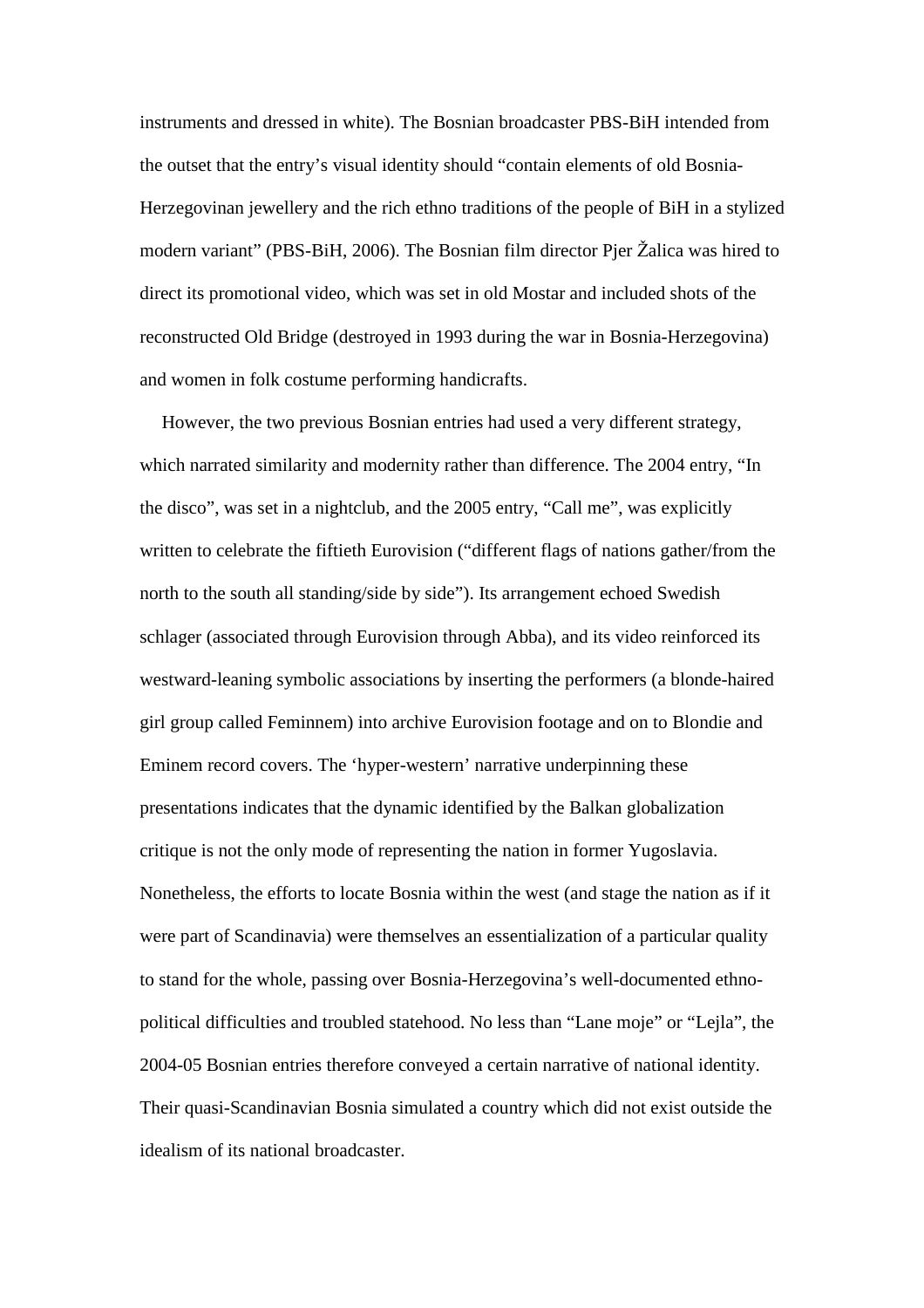### **Beyond the Balkans (?): the case of Croatia**

By aggregating the countries of south-eastern Europe, the Balkan globalization critique does not call attention to the capacity for cultural production to match up to the varying national identity narratives of individual countries. This is illustrated by Croatia's participation in Eurovision. Croatia's first entry as an independent state (1993) incorporated several conventions from Croatian popular music produced during the war in Croatia (1991-95), when 'Europe' was an important imagined audience.[4](#page-11-0) Musical, textual, and stylistic techniques were used to position Croatia within Europe (Ceribašić, 2000, p. 225; Pettan, 1998, pp. 23-5), and Croatian preselections for Eurovision during the war followed the example of many national television events by incorporating "key symbols of Croatian identity" (Senjković,

<span id="page-11-0"></span> $4$  The song, "Don't ever cry", stereotypically depicted a wartime Croatian woman praying for an 18-year-old boy (a soldier?), and used as much English as was then allowed. 1993 also marked Bosnia-Herzegovina's Eurovision debut: "Sva bol svijeta" ("All the world's pain") also depicted victimhood, and was in the form of a Bosnian folk song (*sevdalinka*). TV Zagreb and TV Sarajevo, the predecessors of the Croatian and Bosnian national broadcasters, had both supplied several federal Yugoslav entries to Eurovision, and Yugoslavia's 1989 victory came from a Zagreb entry. The Zagreb entries were retrospectively claimed for 'Croatia' after independence from Yugoslavia, while Serbia-Montenegro too incorporated them into its Eurovision continuity. Serbia-Montenegro's 2004 pre-selection 'postcards' featured contestants singing ex-Yugoslav entries – including Zagreb's.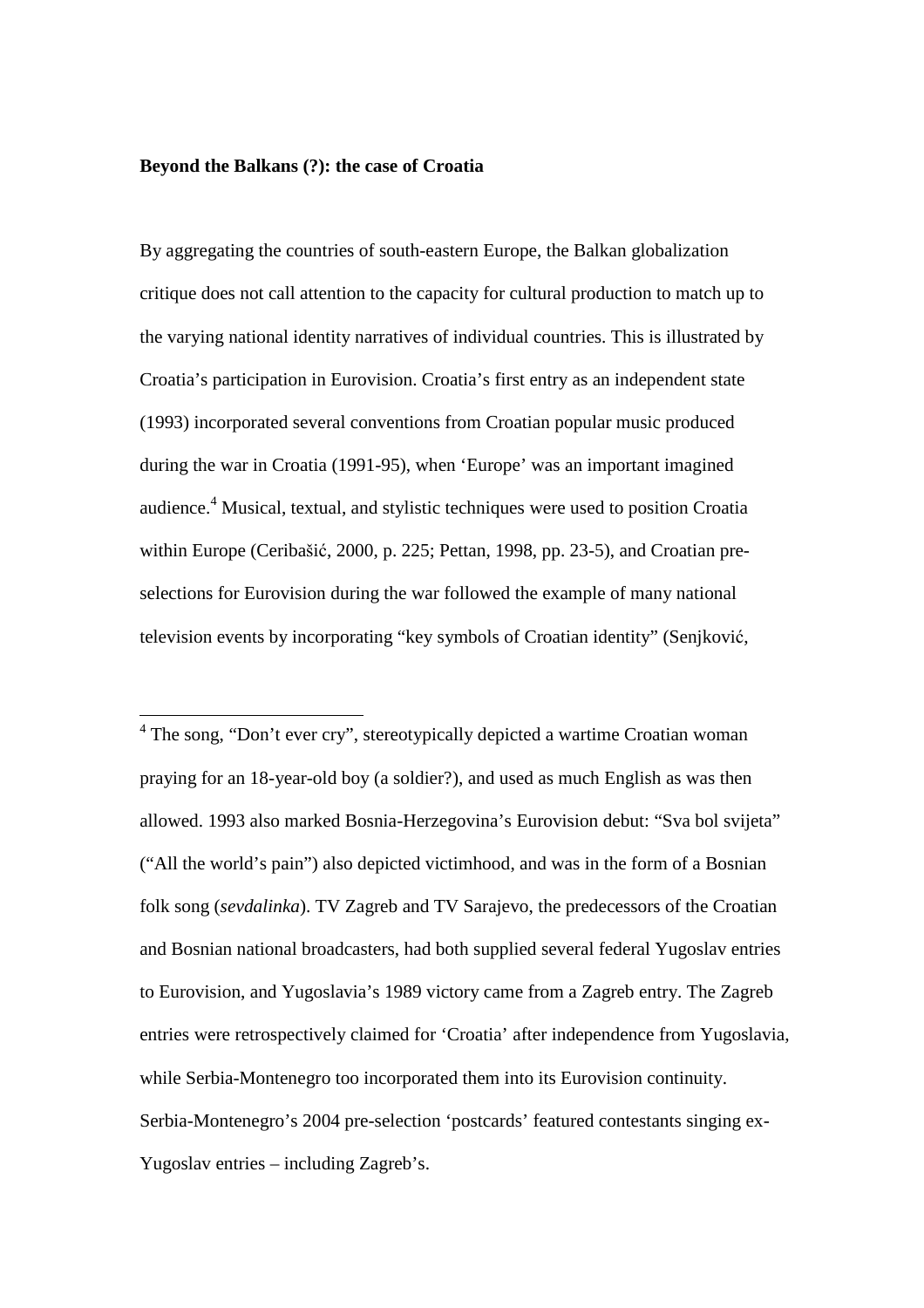2002, p. 49) into their set design.<sup>[5](#page-12-0)</sup> These were the sort of routinized techniques which contribute to a powerful consciousness of national identity (Billig, 1995, p. 46). The idea of 'Europe' was so important to Croatia because of a widespread national identity narrative which attributes Croatia to Europe and its eastern neighbours to the Balkans. Croatian culture should therefore aspire to Europeanness and reject similarity to the Balkans, which stands as a fundamental other to this imaginary of the Croatian nation (Razsa & Lindstrom, 2004, p. 630). Federal Yugoslavia too had made decisions to associate itself with the west or the east when selecting its entries (Vuletić, 2007, p. 73), but independence made the choice all the more urgent for Croatia. The 1990s government viewed Yugoslavia as a front for Serbian expansionism, and its rhetoric constructed Serbia, Yugoslavia and the Balkans as hostile 'others' to the Croatian nation. A milder version of this discourse still informs the policy of the state broadcaster.

Producing attractive difference for the West, therefore, is not the only criterion by which broadcasters and television audience select a national entry for Eurovision. This was illustrated in 2004 when the Croatian R&B singer Ivana Kindl submitted a song which contained several musical and visual indicators of the 'east': its orchestration recalled Turkish pop and *arabesk*, its vocal tremolo was a standard feature of south-east European pop-folk, and Kindl was borne on stage in a sedan chair by bare-chested dancers. Kindl described the song as a pioneering attempt at "oriental R&B in Croatia" (Mikulić, 2004), referring to the trend in US hip-hop

<span id="page-12-0"></span>5 In 1993, the stage was lit with tiny Croatian *šahovnice* (chequered crests), silhouetted maps of Croatia, and European stars. In 1995, each performer was introduced with an instrumental arrangement of "Moja domovina" ("My homeland"), a famous wartime song, and depicted in their hometown.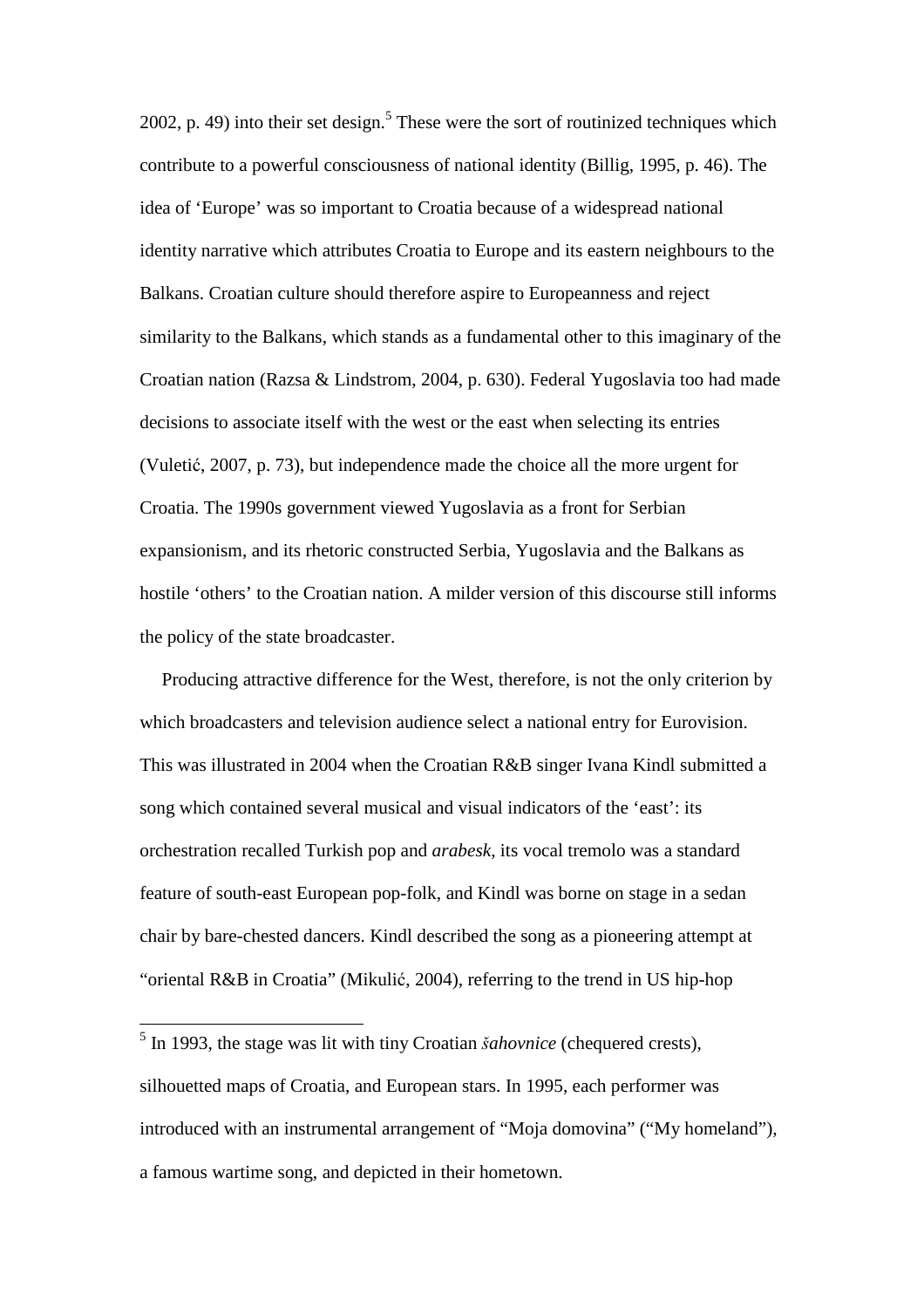production of sampling Middle Eastern and Bollywood music (see Miller, 2004). However, critics' comments on Kindl's presentation suggested unease that Croatia might be represented to European viewers through overt easternness. The pop composer Rajko Dujmić, who had written several Yugoslav Eurovision entries in the 1980s, said that "Ivana should change the country she'll represent", ideally to Bosnia (Strukar, 2004), and one music critic called it "typical […] of dance-folk from the Bosporus and Dardanelles" (Gall, 2004). Both cases relied on the discourse of denying that Croatia shared any common culture with Turkey and the Balkans. In this example, a foreign gaze still structured the selection criteria, but the result was an internationalized style of music (a German-style schlager) rather than local colour.

The tension between representing Croatia's claim to westernness and taking advantage of the apparently successful strategy of folkloric details was maintained in the selection of its 2005 and 2006 entries. In both years, the chosen songs were composed by the singer-songwriter Boris Novković, whose music for domestic consumption does not contain folklorisms (suggesting that he regarded Eurovision as imposing different demands on performance). Novković himself performed in 2005: the song, "Vukovi umiru sami" ("Wolves die alone"), included bagpipes played by Stjepan Večković (a member of the state folk ensemble Lado), and the female backing vocalists wore ducat necklaces, a component of Slavonian folk costume (Bonifačić, 1998, p. 143), while the wolf is a common symbol in ex-Yugoslav epic folklore (Žanić, 2007, pp. 35[6](#page-13-0)-8).<sup>6</sup> For Croatia's 2006 entry "Moja štikla" ("My stiletto"),

<span id="page-13-0"></span><sup>&</sup>lt;sup>6</sup> The song selection process in 2005 again involved a rejection of easternness, this time in the shape of a song by a pop composer (Tonči Huljić) who was popularly (if simplistically) believed to have single-handedly introduced 'Balkan'/'eastern' elements into Croatian pop. The song, "Nazaret" ("Nazareth"), revived the kitsch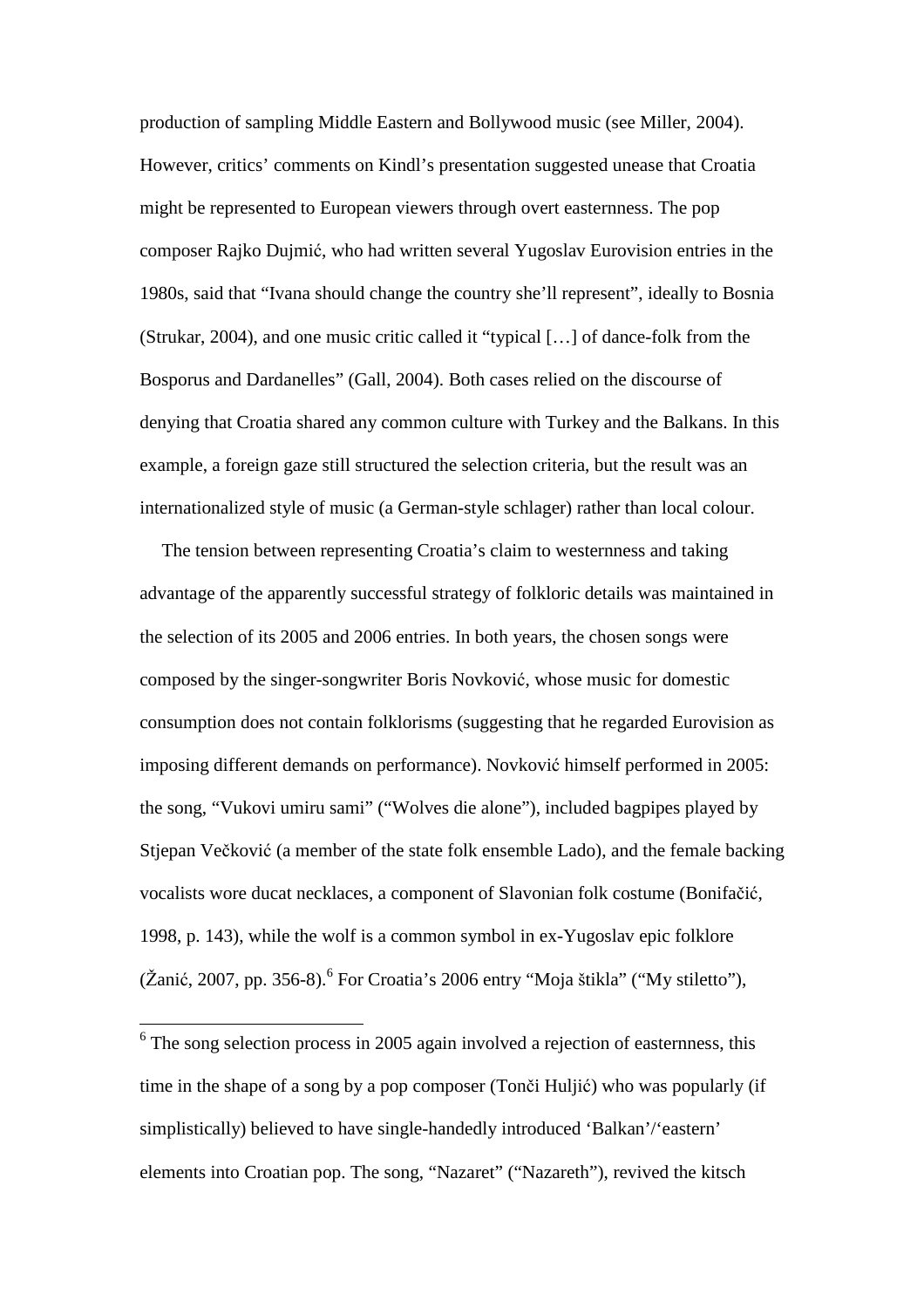Novković collaborated with one of Croatia's best-known pop stars, Severina Vučković.

The folkloric details of "Moja štikla" came from Lika and Herzegovina, adjacent regions of Croatia and Bosnia which Croats often experience as a "uniform cultural identity" (Senjković & Dukić, 2005, p. 54). A persistent stereotype of these regions as backward,eastern and nationalist also exists in Croatian cities (Jansen, 2005, p. 152).<sup>7</sup> The polarized reaction in Croatia to the song's selection demonstrates an implicit demand that Eurovision entries should represent the nation appropriately. The hiring of Goran Bregović (who came from Sarajevo but had spent time in Belgrade during the 1990s) to arrange the song led to reports that it referenced Serbian folklore or his own back catalogue, while academic folk ("ethno") musicians complained that folklore was being used in an inauthentic way. The authenticity and Croatianness of the song and dance styles in question were dissected in showbusiness interviews (Matić, 2006), and the song's cultural ambiguity was compounded by a tabloid's erroneous suggestion that it had been written in Serbian rather than Croatian (Babić, 2006). Several prevalent axes of judgement (Croatian vs. Serbian, "ethno" vs. "turbofolk", authentic vs. inauthentic, global vs. Balkan, Croatian vs. Herzegovinan) provided the conceptual framework for questioning the song's suitability as a public representation of the nation (Baker, 2006).

Biblical imagery with which Huljić had achieved fourth place at Eurovision in 1999 with a song called "Marija Magdalena". At the time a journalist from the state daily *Vjesnik* had critically likened it to the Turkish entry (Horvat, 1999). <sup>7</sup> It has/had counterparts in Serbia (Gordy, 1999, p. 134) and federal Yugoslavia

<span id="page-14-0"></span>(Rasmussen, 2002, p. xix).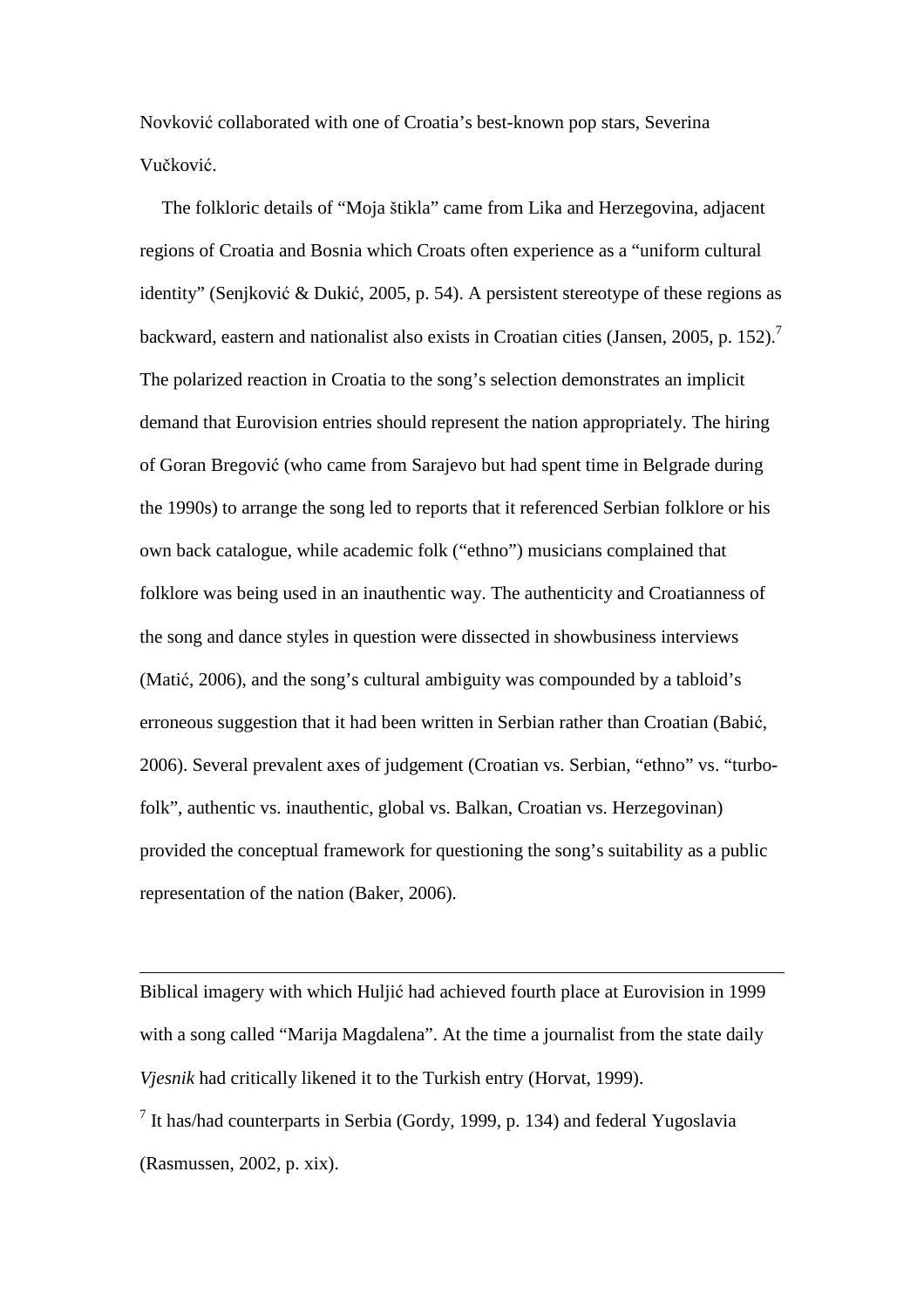The "Moja štikla" strategy recalls the tendency towards simulation in "Wild dances", with a performer situating herself as the subject, not the object, of essentialization. As a staged spectacle, however, it ended up no match for the Finnish metal band Lordi, who won the contest wearing monster costumes. Indeed, Severina did not even score highly enough to qualify Croatia for a direct place in the next year's final. The 2007 selection abandoned the pop-folk strategy and produced a rock ballad – which proved to be Croatia's least successful Eurovision entry ever and the first time Croatia had failed to appear in the final at all. The Croatian controversies over folkloric representation at Eurovision indicate the anxieties and constraints placed by narratives of national identity on public representation. Slovenia, where national identity involves a similar European/Balkan opposition, has avoided the folkloric strategy altogether, while Macedonia – seemingly the most comfortable in its relationship to the Balkans – annually selects pop-folk but without the folklorized staging of Ruslana or Severina. However, the Balkan critique of "consenting selfexoticism" (Iordanova, 2001, p. 61) certainly seems applicable to Eurovision – especially in the case of Boris Novković, whose work at Eurovision differs sharply from his usual pop-rock compositions. The products of this self-exoticism are essentializations. Their inventions and conflations can easily amount to simulation.

### **Eurovision as tourist practice: the Mediterranean**

The cases discussed above have illustrated ways in which eastern European musicians have responded to the annual opportunity for European exposure offered by Eurovision. The concept of a foreign gaze which seeks out difference as entertainment has led to simulations of national folklore, which are essentialized because they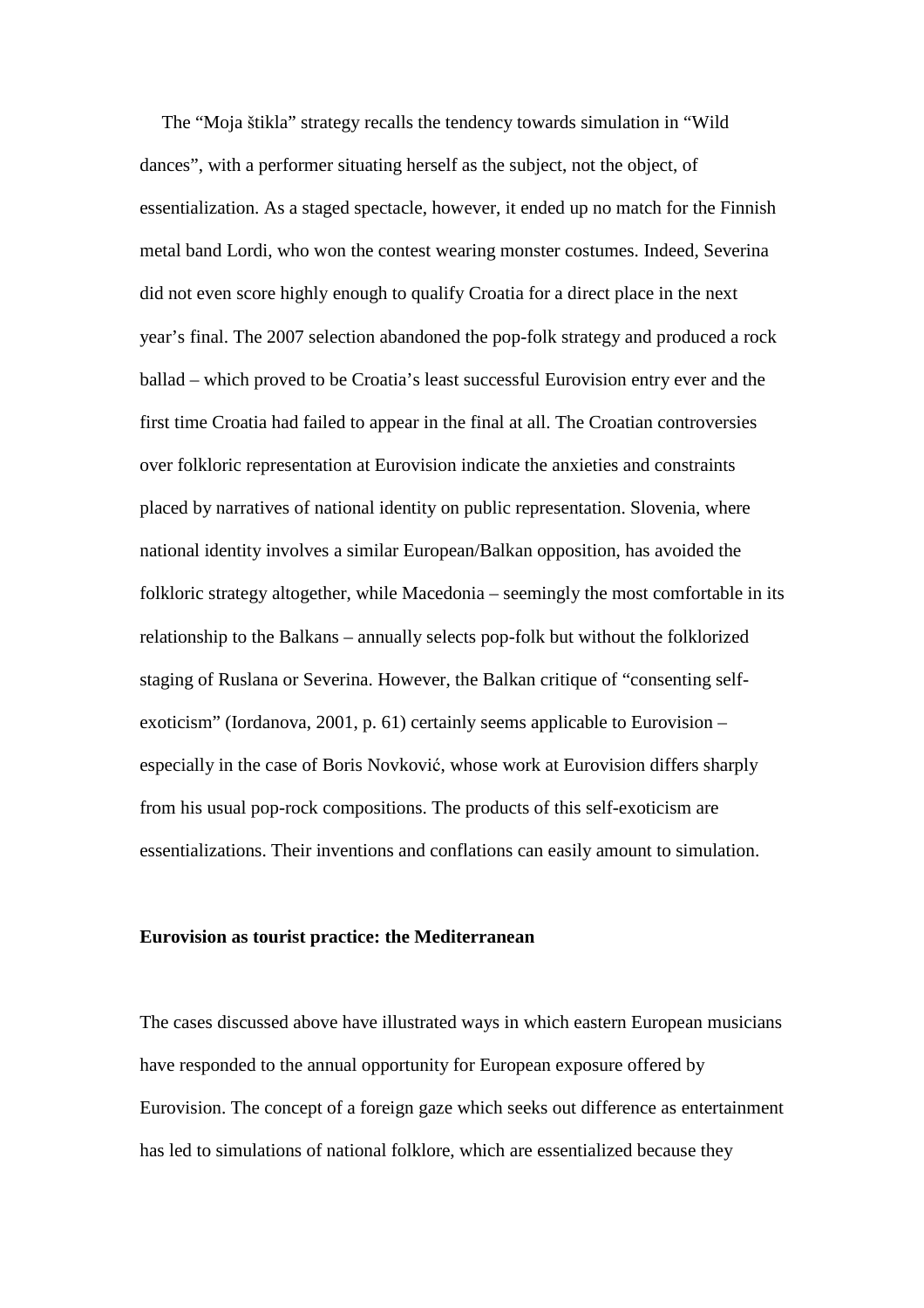present one region's customs as standing for the whole nation. Following the work of Wolff (1994), Chard (1999), and Urry (2002), I would like to argue that these expectations of peripheral regions of Europe originate from travel and tourism. Wolff (1994) argues that today's idea of eastern Europe can be traced back to 18th-century travel accounts (real and imaginary), particularly Voltaire's history of the Swedish King Charles XII's campaigns against Russia – where Voltaire had never been (pp. 89-90). [8](#page-16-0) The concept of an 'eastern Europe' allowed 'western Europe' to be constructed as its opposite. Interestingly in the context of Eurovision, Wolff also points to the thought of the German philosopher Johann Gottfried Herder in building up western expectations of eastern Europe. Herder's philosophy that the authentic spirit of the nation lay in folk song and dance made "the peoples of eastern Europe [...] special objects of folkloric attention, even into our own times" (Wolff, 1994, p. 310).

Mass foreign travel in the form of tourism has produced what Urry (2002) refers to as the "tourist gaze", where tourists' expectations about the foreign destination are "constructed through difference" to their everyday routines (pp. 1-2). Ideas about the existence and character of this difference come from "non-tourist practices"

<span id="page-16-0"></span> $8 \text{ In } 2005$ , when Eurovision was to be held in Kiev, the male host of the Swedish selection came on stage wearing a stylized eighteenth-century costume in the Swedish national colours (blue and yellow) to represent Charles XII, who had been defeated at the Battle of Poltava (1709) in modern-day Ukraine. A tabloid feature on the winner Martin Stenmarck wrote that "296 years later […] Revenge is here. It's called *Martin Stenmarck*", and added that he would "put up his sword against the Russian [sic] enemy, led by Tsar Peter the Great" (Lindner & Elfström, 2005; emphasis in original). Thanks to Keith Griffiths for bringing this to my attention.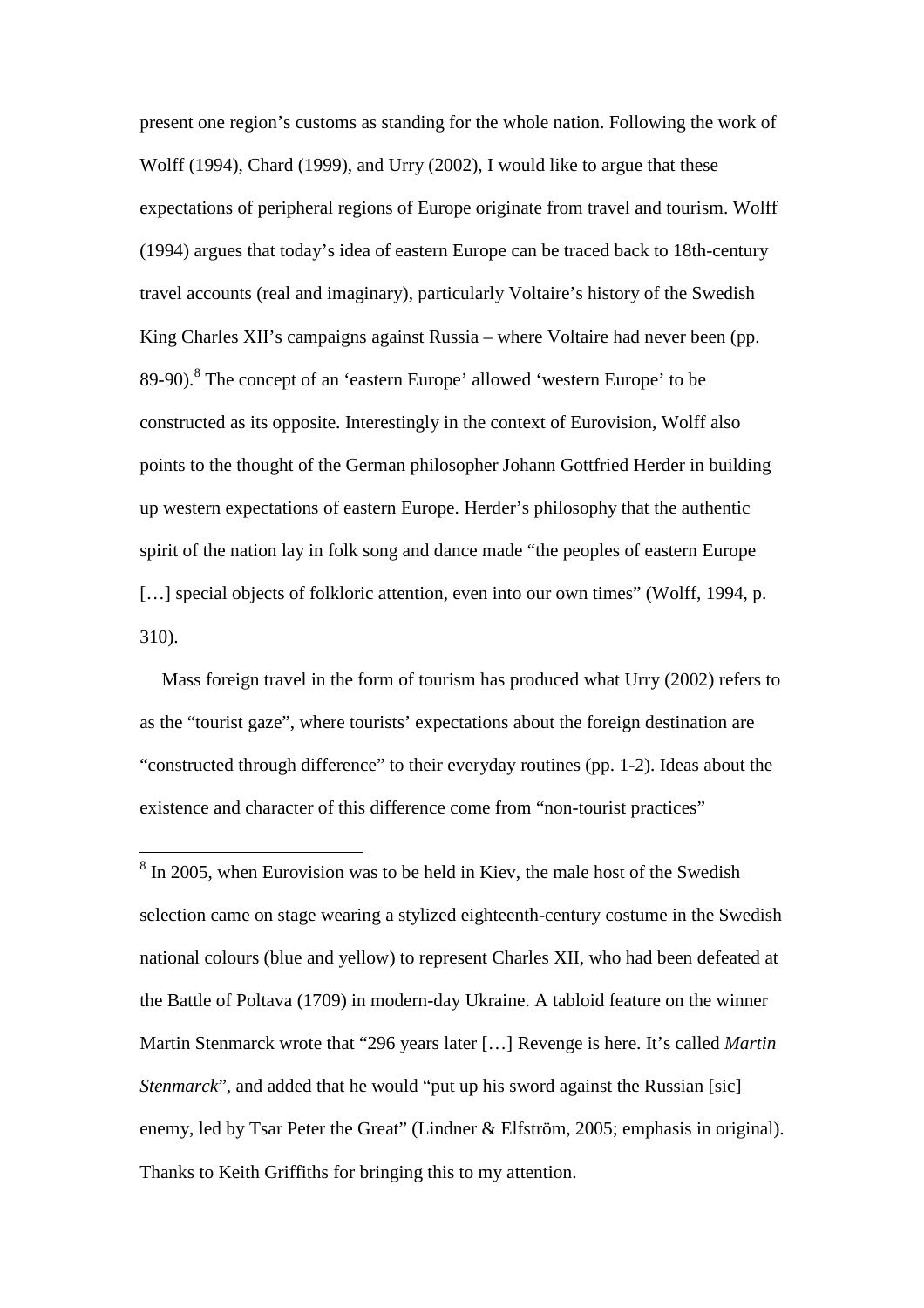encountered in everyday life, "such as film, television, literature, magazines, records and videos" (Urry, 2002, p. 3). Importantly for Eurovision, the tourist gaze need not involve physical travel when electronic media provide their own sort of access to foreign destinations (Urry, 2002, p. 90). Travel writing, as interpreted by Chard (1999), is also subject to expectations of difference, since it makes the assumption that the travel writer produces pleasure by imposing "a demand for some form of dramatic departure from the familiar and the mundane" (p. 2). Since Chard's research concerned the 17th and 18th centuries, this ascribes centuries of precedents to the contemporary tourist gaze.

The effect of the 'tourist gaze' on public representations of the nation at Eurovision can be explored through the concept of the Mediterranean. Eurovision entries from Spain, but also from Greece, Cyprus, Turkey and Malta, often draw on the representational strategies of commercially successful Latin pop music, such as "bright colors, rhythmic music, and brown or olive skin" (Molina Guzmán & Valdivia, 2004, p. 211). Studies of Latin music itself often view this as a "de-contextualized, de-historicized" essentialization of Latinity (Cepeda, 2001, p. 65), and warn that it maintains the "hypersexualization" of Latinas and Latinos (Molina Guzmán & Valdivia, 2004, p. 211). I would like to suggest that the image of the "warm South" (Chard, 1999, p. 17), which was originally constructed by 18th-century travellers to Italy, can help account for the appropriation of fashionable and sensualized 'Latinity' in Eurovision entries from the eastern Mediterranean. The countries which regularly select 'Latin'-style Eurovision entries all have large tourist industries which play on images of the sunny Mediterranean in their marketing. Moreover, the cultural stereotype of equating 'Latin' dance with dangerous sexuality (Edensor, 2002, pp. 81- 2) has its counterpart in 19th-century representations of the warm South, which was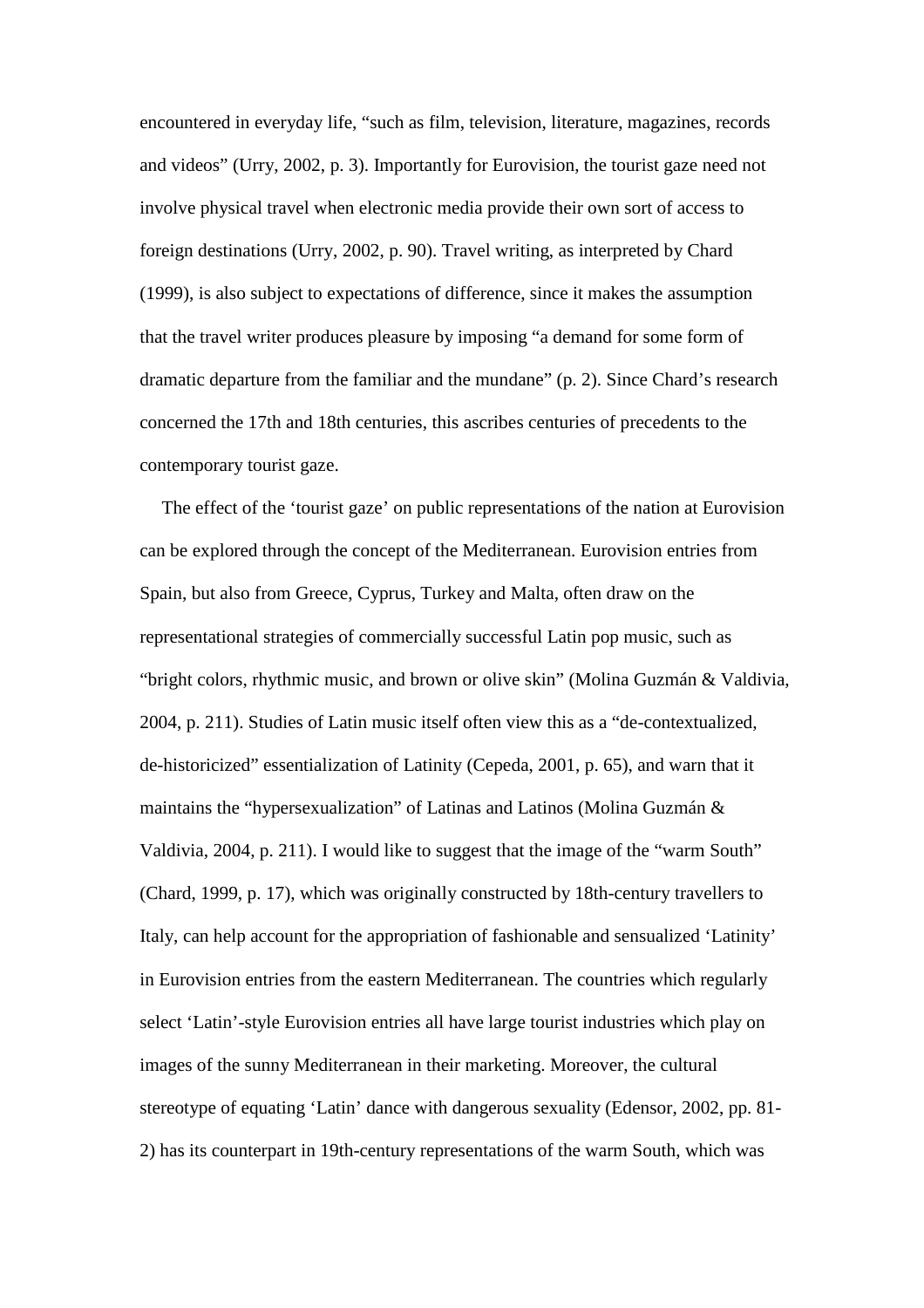presented as both "dangerous" and "attractive" to the traveller (Chard, 1999, p. 37). The "warm South" is expressed through dance and also video: promotional videos from Malta and Cyprus are usually set on the beach,<sup>[9](#page-18-0)</sup> and Maltese videos have frequently been sponsored by the national airline Air Malta, which seems to have recognized Eurovision as a valuable site for tourist marketing and product placement. The process by which Greeks become 'Latin' is a clear instance of a public representation being simulated on the basis of a constructed image.

The implication of Cepeda's, Molina Guzmán's and Valdivia's critique of 'Latinity' is that its stereotypes perpetuate inequality, an argument reminiscent of the Balkan globalization critique. Against such viewpoints, Featherstone (1995) contends that the flow of "images and information about other cultures and traditions" in late capitalism actually expresses "a right to be different" rather than cultural hierarchies (p. 47). Bolin (2006, p. 191) has compared Eurovision to the 19th-century world's fairs, which themselves were structured around difference exhibited "before the Western eye" (Erlmann, 1999, p. 97). Their division into national pavilions which showed off local colour (Roche, 2000, p. 45) arguably anticipated the competition between countries at Eurovision (Bolin, 2006, p. 201). Both events, according to Bolin (2006), therefore supported "the ideology of nation building" (p. 192). They might therefore seem to promote an equal right to difference. However, the use of cultural differences as "global marketing strategies" (Maguire, 1999, p. 87) suggests that economic power differentials still need to be taken into account.

An awareness of the expectations and hierarchies surrounding tourism helps place Eurovision in a broader cultural and economic context. Eurovision certainly appears

<span id="page-18-0"></span><sup>&</sup>lt;sup>9</sup> Likewise videos from federal Yugoslavia, where tourism was a major source of hard currency (Vuletić, 2007, p. 89).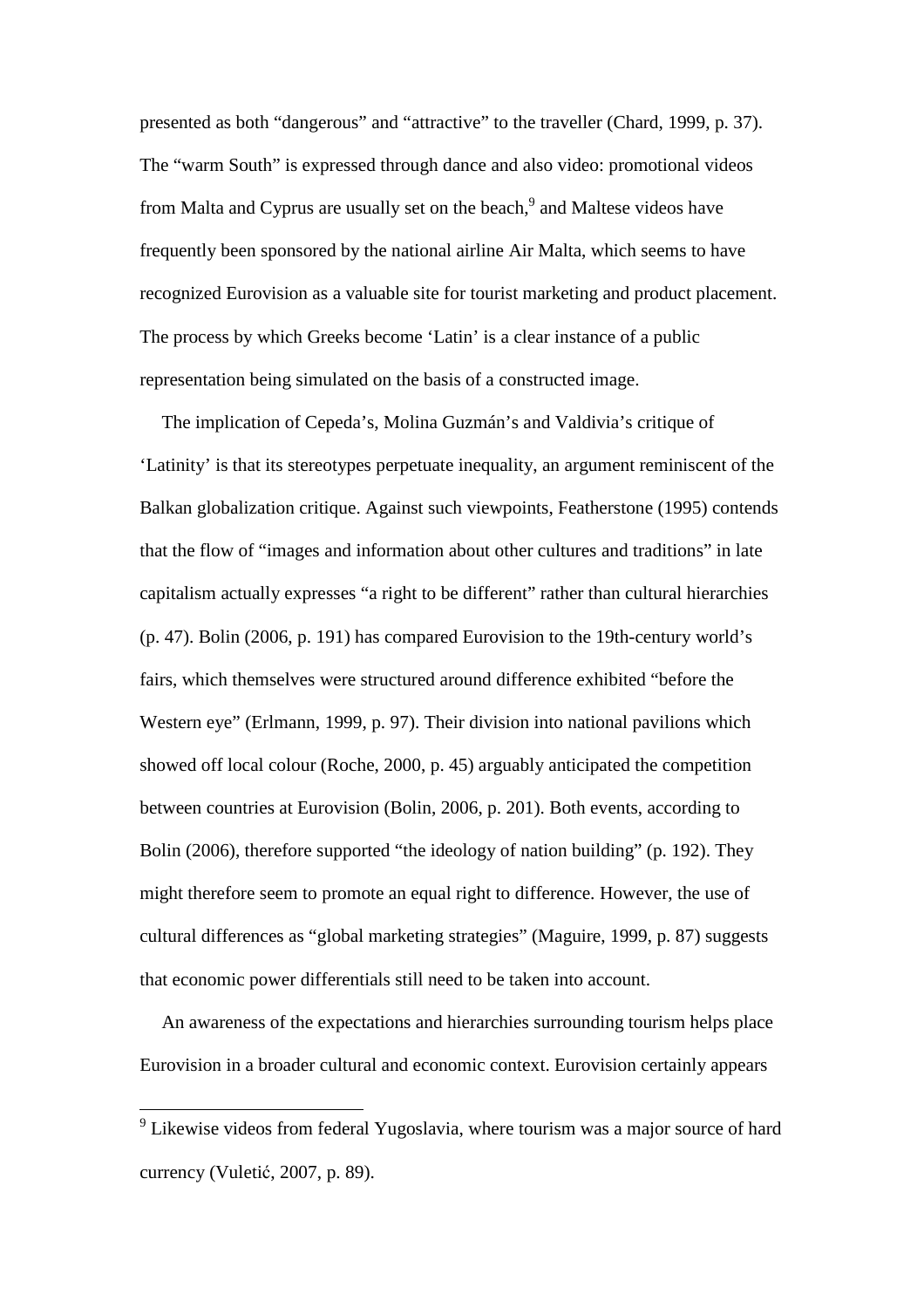to be one of Urry (2002)'s "non-tourist practices" (p. 3), because it provides images of foreign destinations to television viewers. As such, it forms part of the "tourist spectacle" (Abercrombie & Longhurst, 1998, p. 81) which results from tourists' expectations of difference. However, Eurovision is more directly implicated in tourism through the institution of host cities, which provides another channel for the public representation of the nation. One should therefore consider how simulation and essentialization affect the practice of hosting.

### **The power of hosts:** *Riverdance* **and the Orange Revolution**

The hosting of Eurovision offers a city, state, and broadcaster the opportunity to represent itself to Europe through the "master narratives" it attaches to the entire show (Bolin, 2006, p. 201). These are therefore a different order of public representation from the performances discussed above. 'Eurovision' as experienced in a host city comprises up to two weeks of rehearsals, press conferences, receptions and side events. The host broadcaster designs the stage, shows off its technological accomplishments, organizes opening and interval acts for the show, and produces 'postcards' depicting the city and state. Unlike most mobile international events (the Olympics, the MTV Europe Awards, etc.), the role of Eurovision host is awarded to the winner of the last contest rather than through a bidding process. This leaves organizers with only a year to put on an international competitive event, arrange facilities for competitors and work out how (and in what way) to make the city and country look attractive.

Eurovision may be compared to international sports events because both "focus[…] issues of national identity and prestige in an international setting" (Björnberg, 2007, p.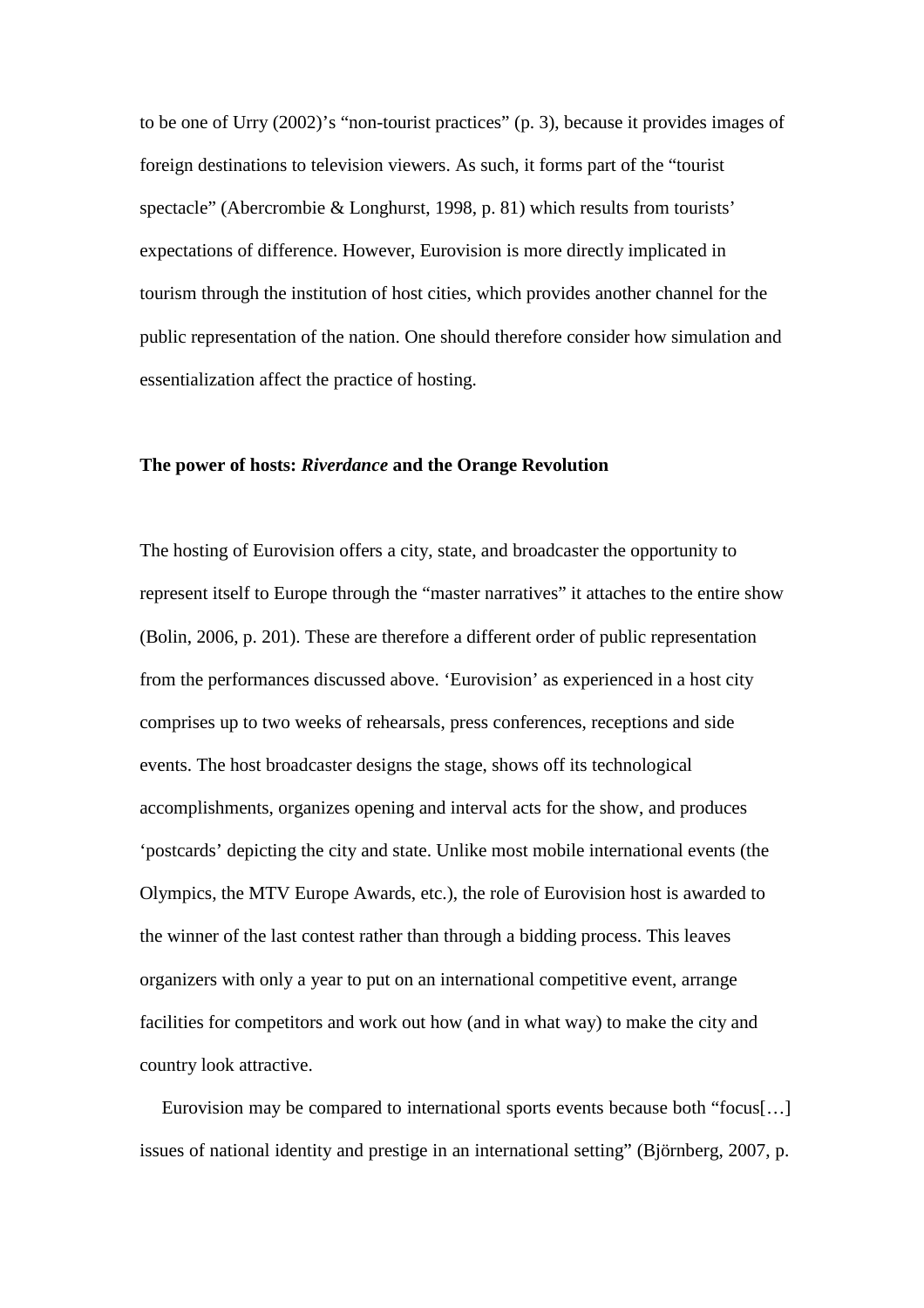14). International sport too can be seen as an arena for publicly symbolizing collective identities (Roche, 2000, p. 168). Sports fans' "national stereotypes of [domestic and foreign] sporting styles" (Edensor, 2002, p. 79) rest on touristic expectations of difference, as do viewers' conceptions of how Eurovision entries from a particular country should look or sound (Ugrešić, 2004a, p. 329). For certain recently independent countries, such as Croatia, competing in international sport has been viewed as an affirmation of statehood because it shows the country has been recognized as a legitimate state (Bellamy, 2003, p. 114). Eurovision and sport also converge on a more practical level: contests are now held in arenas rather than theatres to accommodate a larger live audience, and Stockholm's Globen is equally "a highly regulated, supervised and commodified space" (Maguire, 1999, p. 102) whether it is hosting ice hockey or Eurovision. The blurring of these genres can be seen as an example of what Baudrillard (1994) called the "implosion" (p. 83) of different spheres of meaning. Eurovision thus becomes part of a system of international events where the public representation of the nation occurs.

Besides implosion, simulation too is at work in the practice of hosting Eurovision. This can be illustrated by the case of Kiev during Eurovision 2005, which became an almost instantaneous commemoration of the Orange Revolution. Side events in Kiev before Eurovision included stages in the city centre with Ukrainian musicians and Eurovision videos, and a midweek concert where Ruslana lit the so-called 'Ukrainian heart' like an Olympic opening ceremony – plus inevitable stalls selling "'orange' souvenirs" (Kurkov, 2005). Visa requirements for European Union visitors were abolished to facilitate tourism to the contest and were never reinstated, giving Ukraine an advantage over its 'rivals' on the tourist market, Belarus and Russia. At the end of the contest, the winner (Helena Paparizou from Greece) was awarded her trophy by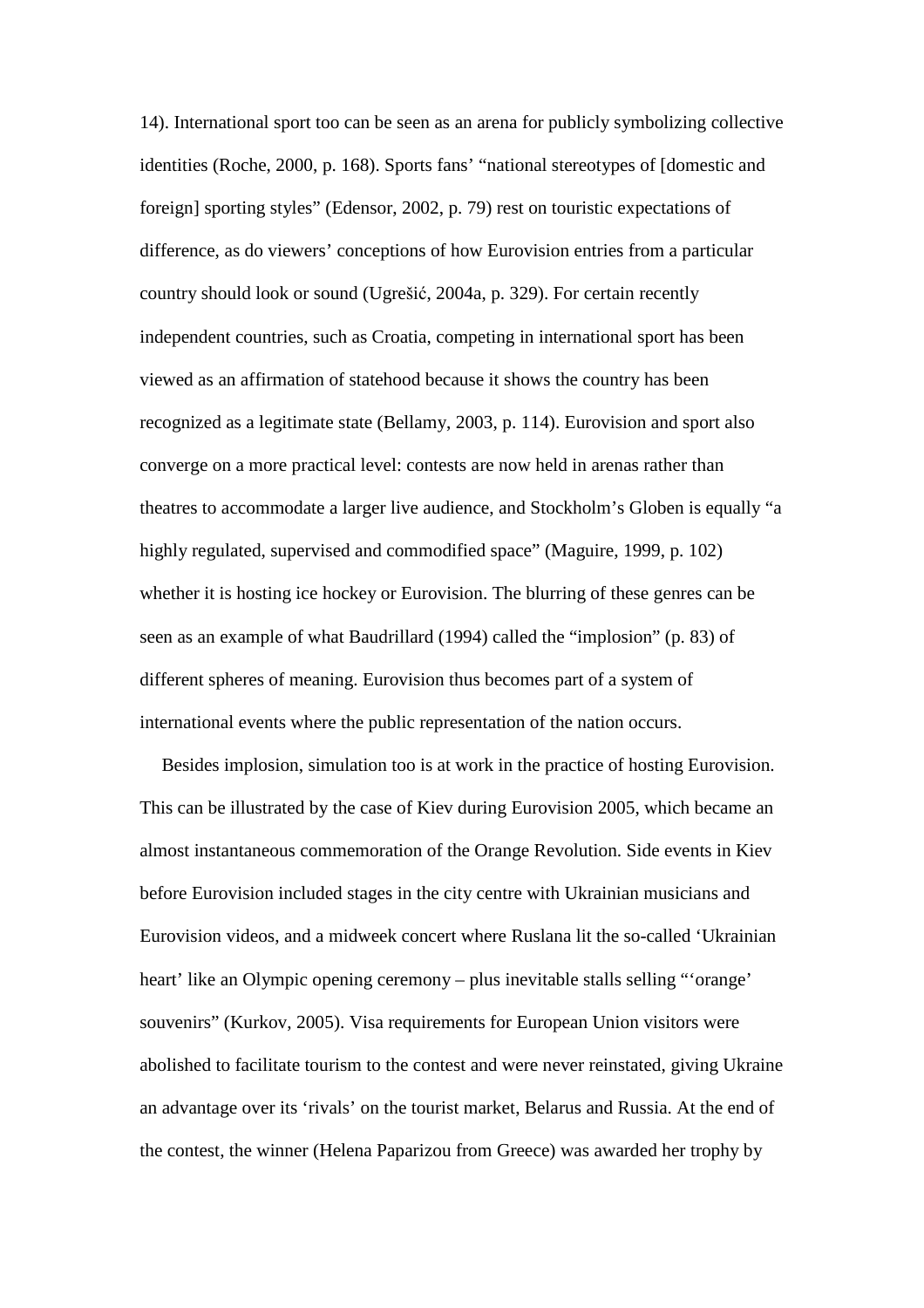the new president, Viktor Yushchenko (Bolin, 2006, p. 195), the first time a head of state had carried out the duty. The Ukrainian national entry itself worked in harmony with these practices to reinforce an overarching narrative of Ukraine entering European (post-)modernity.

The Ukrainian entry in 2005, "Razom nas bahato" ("Together we're strong") by the hip-hop band Greenjolly, had previously been the supposed "anthem" of the Orange Revolution protests (Kuzio, 2005, p. 34). The national broadcaster interrupted the song selection process after the revolution to choose "Razom nas bahato", which had not even been in the competition. The EBU insisted that specific political references attacking the outgoing, pro-Russian president Viktor Yanukovych were removed from the original version of the song (Raykoff, 2007, pp. 4-5). The Eurovision version replaced these lyrics with generalized expressions of rebelliousness, but remained linked to the revolution by band members in orange clothing, by a 'postcard' showing news footage from the demonstrations, and by the editorializing of commentators, who related it to Ukrainian political events. The BBC commentator Terry Wogan, for instance, stated:

This song has enormous significance for the Ukrainians. This was the anthem of the Orange Revolution which brought Yushchenko to power last year. This is what they sang in the streets of Kiev as they brought the old guard down. […] It's not a song, of course, it's a chant. A chant for freedom. […] I wonder how many votes it will get from politically correct countries [...] from Ukraine's neighbours. I wonder how many votes it will get from Russia.<sup>[10](#page-21-0)</sup>

<span id="page-21-0"></span><sup>&</sup>lt;sup>10</sup> Commentators help to construct the reality of an event for viewers through their narrativization (Kellner, 2003, p. 105). Their impressions of the host location, meanwhile, could even be considered a form of travel 'writing'.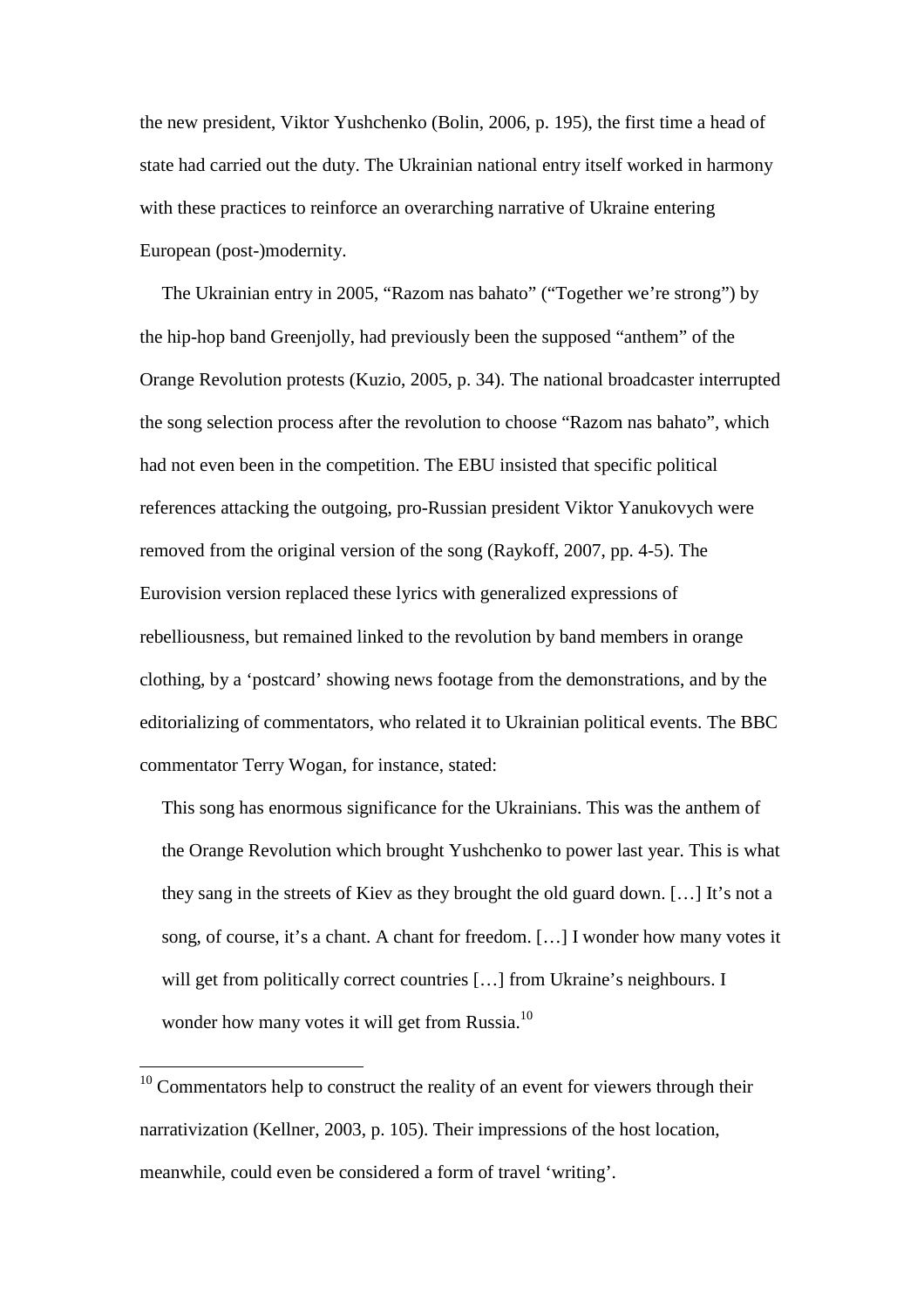Interestingly, the band's name anglicized a Hutsul word meaning "wooden sleigh" (Helbig, 2006), connecting them to the same cultural area which had inspired Ruslana, although this seems not to have been of general knowledge or interest.

The public representations during the Kiev contest were an exceptionally rich instance of a principle that the hosting of international events involves putting "the local on show for the global" (Hartley, 1992, p. 181). Eurovision 1990 in Zagreb, like Kiev 2005, threw a spotlight on a new political regime and was coloured by the fall of Communism in eastern Europe, to which many entrants (including the winning song from Italy, which celebrated the Maastricht Treaty) also alluded (Vuletić, 2007, p. 94). Eurovision 2002 in Tallinn allowed the Estonian government to implement the climax of a development plan which had already identified the Eurovision Song Contest as a branding site in 2000; after winning Eurovision 2001, Estonia had commissioned the UK brand consultancy Interbrand (the authors of 'Cool Britannia') to devise the "Brand Estonia" strategy for maximizing inward investment to the country and promoting tourism (Bolin, 2006, pp. 197-8). Eurovision 2006 in Athens came two years after Greece had hosted the Olympics and the organizers had emphasized "Hellenic myth" as the source of "Olympic tradition" (Tzanelli, 2006, p. 485). The Hellenistic narrative continued into Eurovision, held in the Olympic basketball stadium, with an opening act themed around Greek gods and an interval celebrating millennia of Greek music.

Arguably the longest-lasting public representation of the nation by a Eurovision host also accounted for Eurovision's most commercially successful product in the 1990s, the Irish dance show *Riverdance*. *Riverdance* began as the interval act at Eurovision 1994, hosted in Dublin, and became an internationally well-known musical with residencies on Broadway and Las Vegas. Fagan (2002) argues that the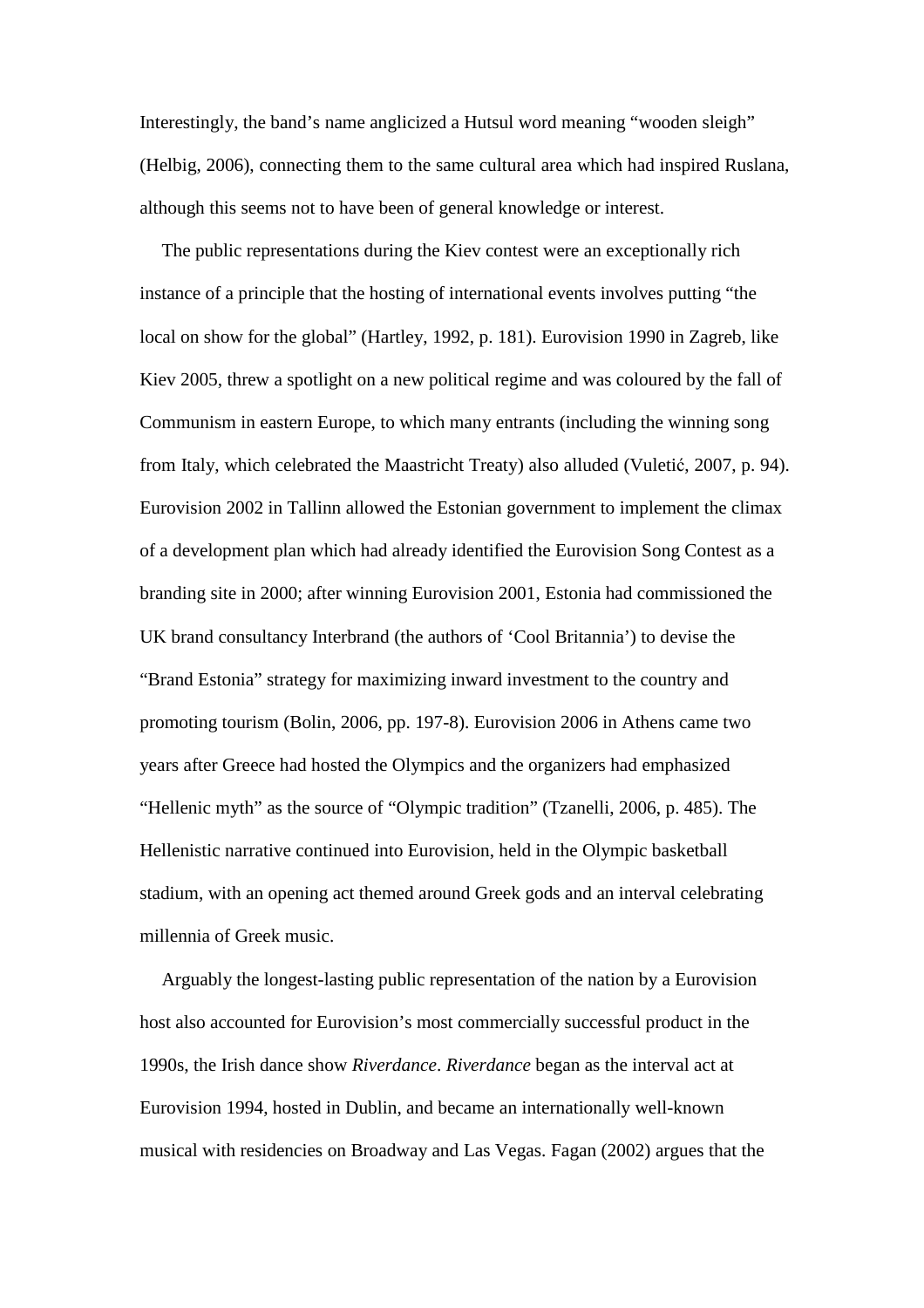localisms of *Riverdance* were produced "with reference to a global cultural market" rather than to local demand (p. 140), and Strachan and Leonard (2004) likewise attribute *Riverdance*'s success to the "marketability of established tropes of 'Irishness' and internationally mediated notions of Irish culture" (p. 41). *Riverdance* responded to, and fed into, the promotion of so-called "Celtic" pop as "world music" (Taylor, 1997, p. 7), which echoed around Eurovision for several years thereafter in the shape of flute and violin accompaniments and lyrics about fairytales or the sea. The *Riverdance* phenomenon offers perhaps the clearest example of the public representation of the nation as a simulation of an essentialized and often folklorized image.[11](#page-23-0) The privilege of hosting Eurovision enabled its transnational broadcast, and laid the foundations for its subsequent commercialization.

## **Conclusion**

Hartley (1999)'s analysis of the Welsh model town of Portmeirion (the location for the TV series *The Prisoner*) concluded that towns may be led to "present themselves as their own simulacrum", meaning that they appear most authentic only when they correspond to their televisual representation (p. 220). The possibilities for public representation at Eurovision produce the same effect, as seen in the imagined 'Mediterranean' which connects Spain, Malta, and Greece. The construction of the "Wild dances" project showed the process of simulation in practice, although in 2004 few audience members may have brought clear images or expectations about Ukraine to their viewing. Ukraine's organization of Eurovision in 2005 attempted to fill the

<span id="page-23-0"></span> $11$  Since Eurovision regulations prevent more than six performers appearing on stage, the Irish broadcaster could not have submitted it as an ordinary entry.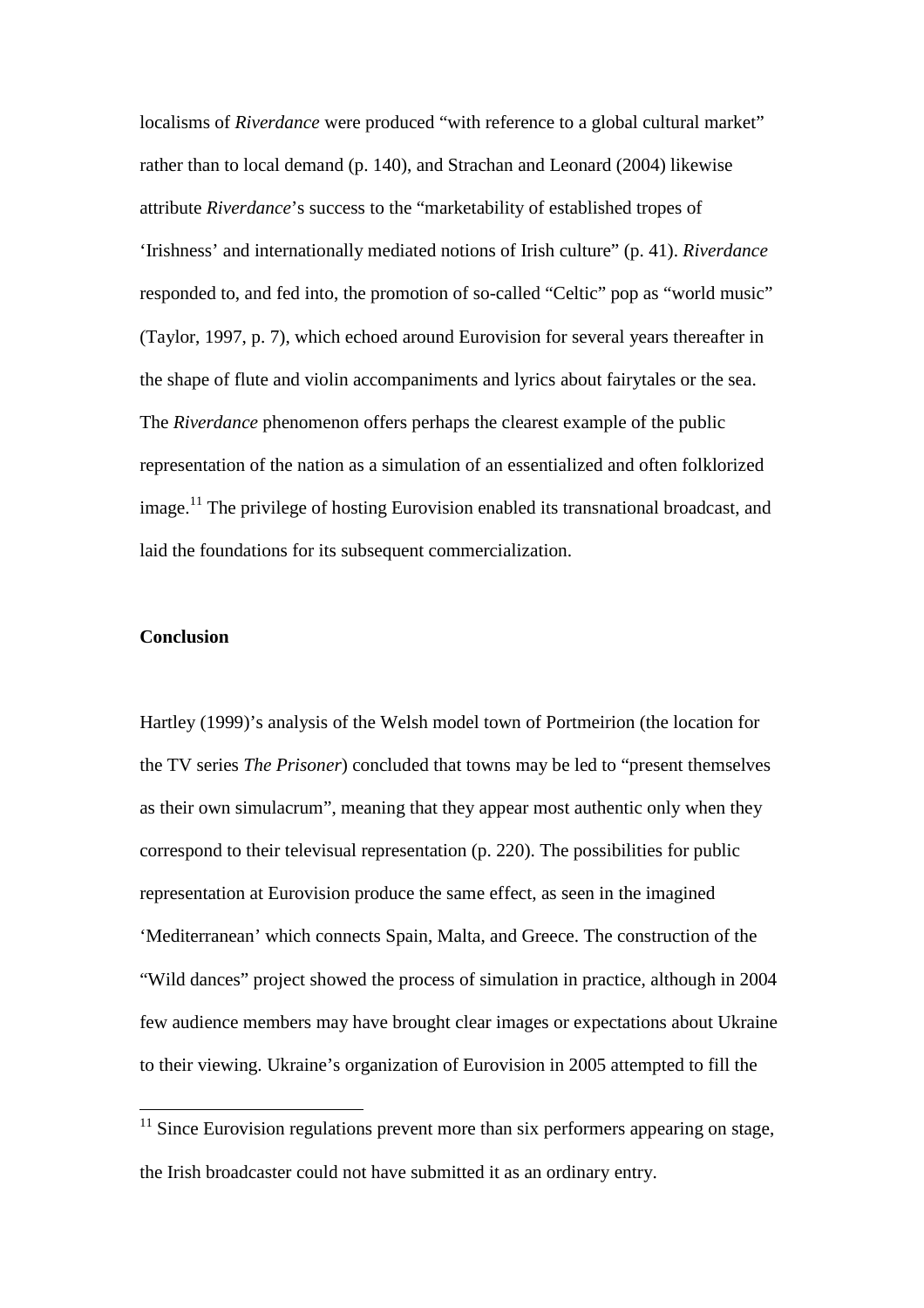'blank canvas' with a party-political narrative about Ukraine's cultural position within Europe. There was no room in this essentialization for the country's political divisions, the leanings towards Russia on the part of the losers of the Orange Revolution, or the disunity among the leading figures of the revolution which would lead to protracted governmental instability.

Eurovision has been seen to be an international mediated spectacle, like major sporting events, and a symbolic spectacle for the 'nations' (states and broadcasters) involved. Its connection with the expectations of difference inherent in tourism add the dimension of an exoticized spectacle. It remains to be seen whether Eurovision operates, as Kellner (2003)'s concept of spectacle suggests, to support "hegemonic configurations of corporate and state power" (p. 12). The applicability of the Balkan globalization critique to Eurovision, and the history of constructing difference in European travel and tourism, suggests that this is indeed the case. Wolff (1994)'s observation that Herder created "the idea of Eastern Europe as a folkloric domain of song and dance" (p. 331) might indicate that folklorization at Eurovision is the latest incarnation of a 300-year-old frame. Indeed, this is Björnberg (2007)'s interpretation of Eurovision's "return to ethnicity" when he argues that the "ethnic countries" of eastern and southern Europe embody "values of authenticity" to western Europe and represent themselves through localism, whereas the West's supposedly "non-ethnic countries" use abstracted or transnational representations (p. 22). The argument is compelling, but is complicated by the strategies of "northern exoticism" (Pajala, 2001) often to be found in Scandinavian entries and the French use of Eurovision throughout the 1990s to spotlight French regions and multi-racial Francophonie (Bithell, 2007, p. 160). Marginality, rather than easternness, thus seems to determine the objects of essentialization.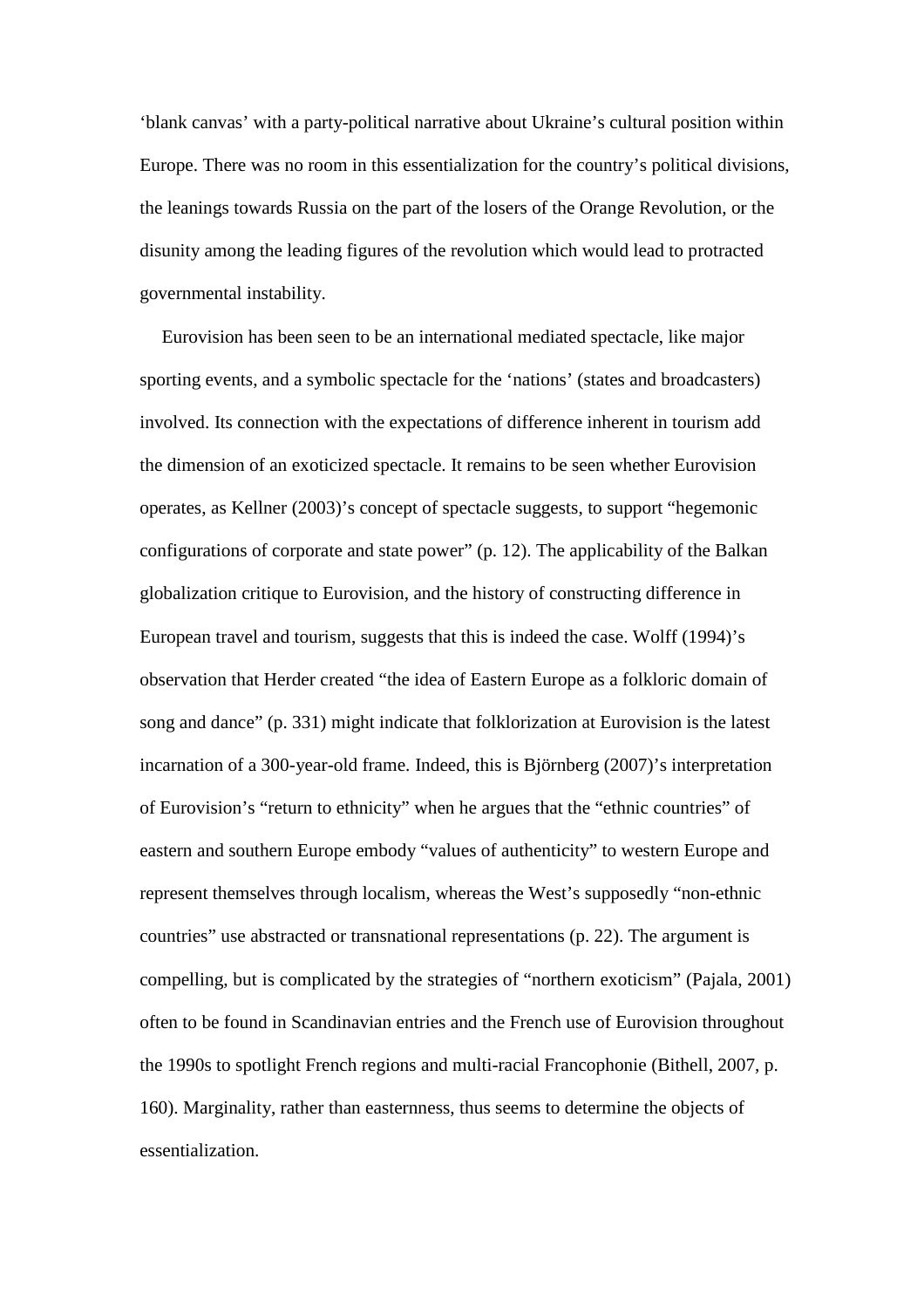As a Kellnerian spectacle, Eurovision should dramatize and symbolically resolve conflicts such as the accommodation of eastern states in an enlarged Europe or the capacity of smaller states to compete on equal terms with large European powers. The apparent dominance of eastern entrants in recent contrasts might seem to tip the balance in favour of the east. Here one can return to the Balkan globalization critique, which calls attention to the structural inequalities of Balkan cultural production for global or European audiences. The pressure to devise an entertainingly exotic product is tempered somewhat by the identity narratives of particular nations: Bulgaria has transferred a successful world music model (female choral singing) to Eurovision (in 2007, with an 'ethno-techno' arrangement), but an equally well-known Balkan musical product – Roma music (as performed by, e.g., Taraf de Haidouks, Šaban Bajramović, Esma Redžepova, or Fanfare Ciocarlia) – has not been prominent in Eurovision. The absence is most glaring in countries such as Serbia and Romania, where Roma music for domestic consumption is extremely popular: the Guča brass band festival (featuring Serb and Roma ensembles) is even constructed as a significantsymbol of Serb nationhood (Čolović, 2006, p. 236).<sup>12</sup> The downplaying of Roma culture at Eurovision may be attributed to the negative 'othering' of Roma throughout the Balkans as different from the majority ethno-national groups of nation-

<span id="page-25-0"></span><sup>12</sup> One song in the Serbian national selection in 2007 ("Mambo jumbo serbiano") included Guča in a list of Serbian national symbols (e.g. kolo dancing, roast boar, rakija, the basketball star Vlade Divac, and various musicians including Goran Bregović and the controversial pop-folk singer Ceca Ražnatović) which it called superior to symbols of global/western popular culture (Batman, Superman, Tarzan, *The Matrix*, Spiderman, Rocky, Bruce Lee, and Rambo). It was not selected.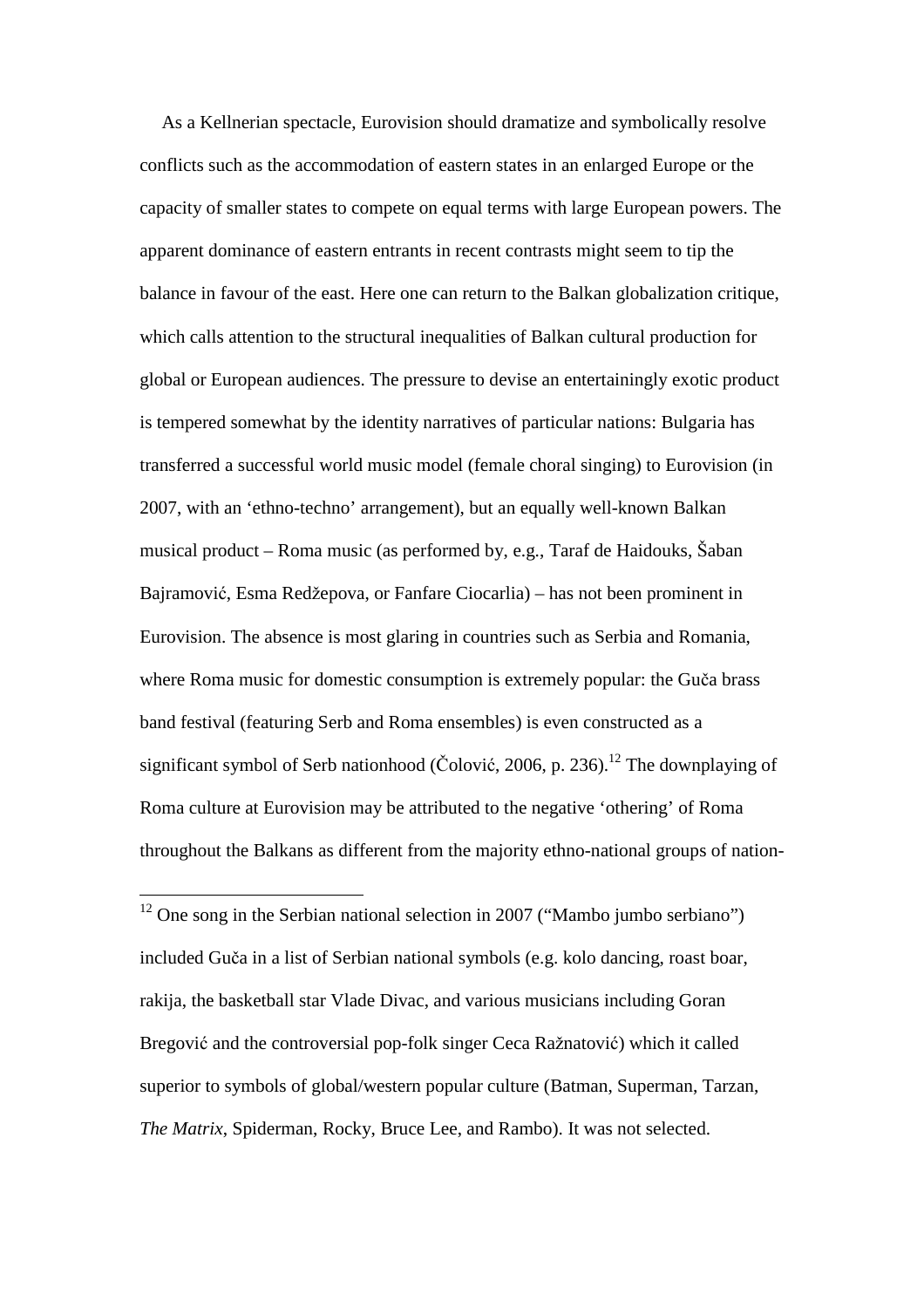states. The simulation of essentialized identity is therefore constrained by symbolic value judgements: Serbia does not simulate Gypsydom, nor Croatia Turkishness, for the purposes of Eurovision.

The principle of competition between nations in international sport, according to Bairner (2001), sustains "the importance of national identity" amid the "supranational tendencies" of late capitalism (p. 174). Extending this perspective to Eurovision raises the question of whether the transnational aspects of popular music can be reconciled with the branding of the nation. Bolin's comparison of Eurovision with world's fairs, which also provided "narrative possibilities for the imagining of national cultures" (Urry, 2002, p. 136), suggests that the contest's underlying logic is one of spatialized difference. However, the production of difference is not the only criterion used when devising an event to be maximally attractive to viewers and advertisers. The fusion of Eurovision entries with other entertainment formats (talent shows or ballroom dancing competitions) by some broadcasters may be competitive on the domestic "attention economy" (Fairchild, 2007, p. 359), but leads to deterritorialized performances with little national character. Broadcasters' choices to enter transnational musical forms such as pop-rock or schlager could be seen as reflections of "aesthetic cosmopolitanism", which blurs "[t]he difference between what counts as 'exterior' or 'interior' to national culture" (Regev, 2007, p. 318). Nonetheless, even those choices are affected by decisions about appropriateness and inappropriateness in publicly representing the nation. Eurovision therefore shows how, as Appadurai (1996) argued, transnational media flows are exploited by states in their projects of constructing identities. The competition's tension between the national and the transnational is thus resolved in the classificatory state's favour.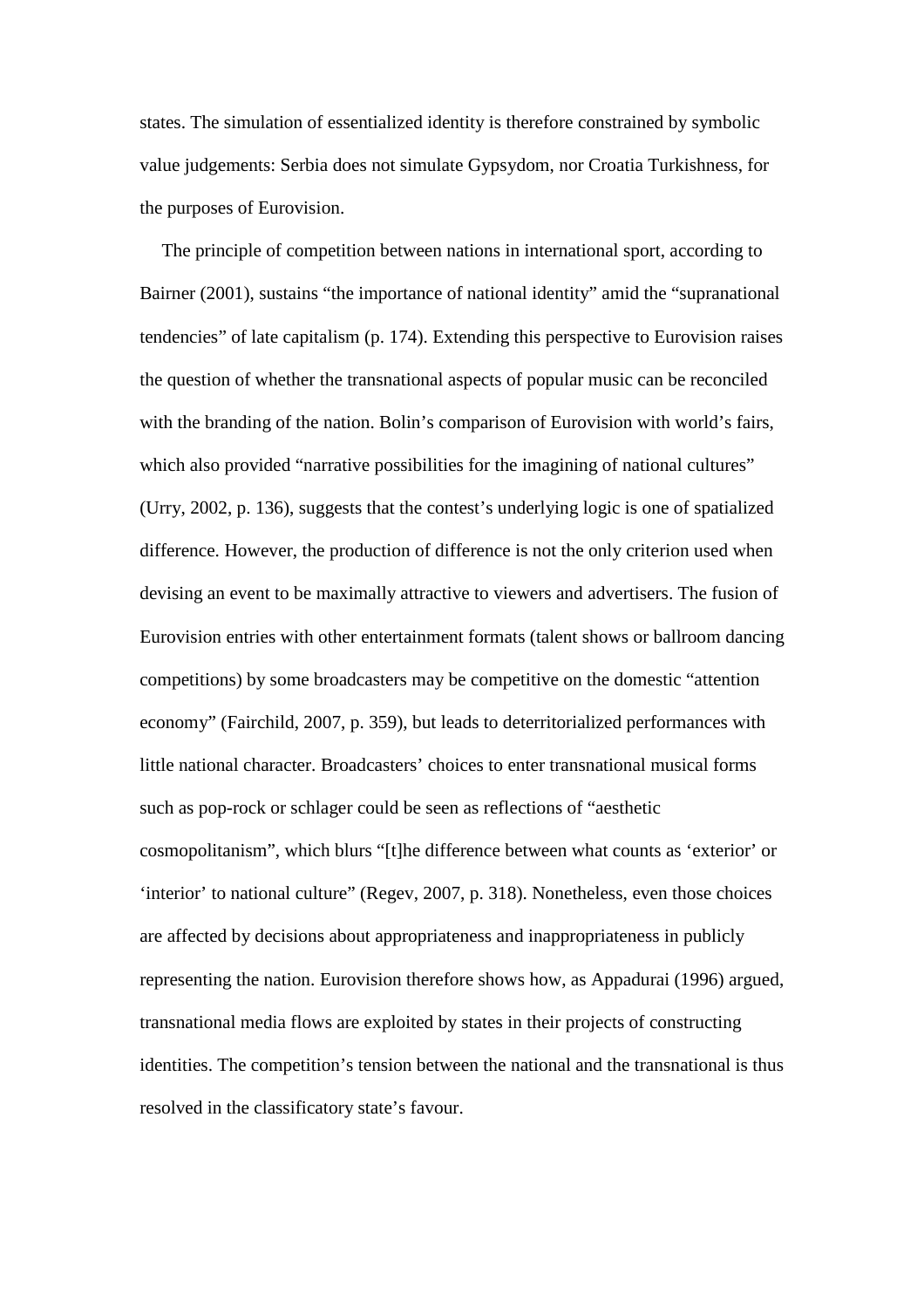Acknowledgements

I am grateful to Myria Georgiou, Jelena Obradović, Cornel Sandvoss, Zala Volcic, and students of the "European Identities" module at the University of Birmingham for comments on earlier versions of this article. I would like to acknowledge the support of the Arts and Humanities Research Council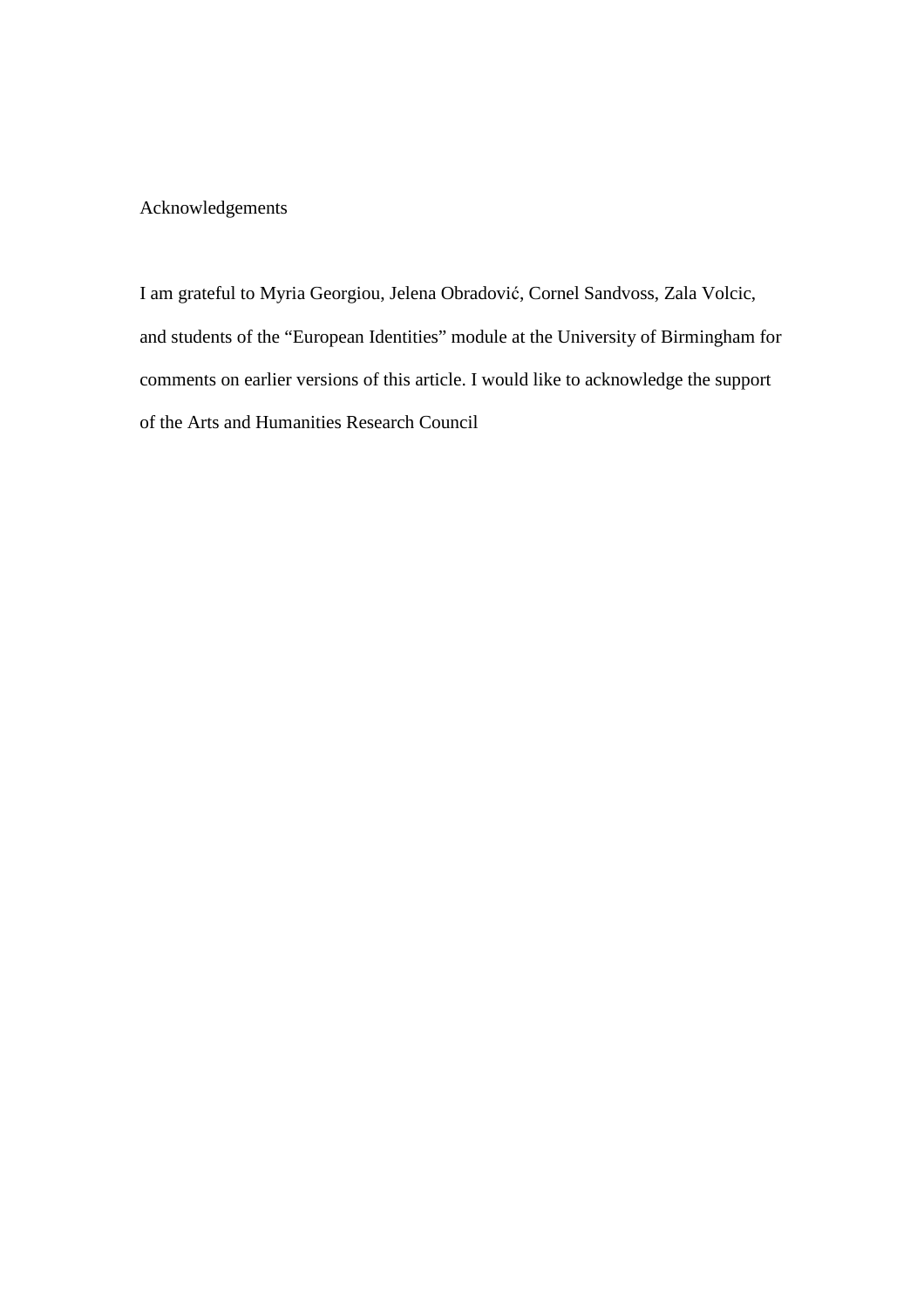Abercrombie, N. & Longhurst, B. (1998). *Audiences: A sociological theory of performance and imagination*. London: Sage.

Appadurai, A. (1996). *Modernity at large: Cultural dimensions of globalization*. Minneapolis, MN: University of Minnesota Press.

- Babić, M. (2006, 22 February). Seve ide na Doru kao turbofolk cajka! Poslušajte!. *24 sata*.
- Bairner, A. (2001). *Sport, nationalism and globalization: European and North American perspectives*. Albany, NY: SUNY Press.
- Baker, C. (2006). When Seve met Bregović: Folklore, turbofolk and the boundaries of Croatian musical identity. Presented at AAASS Conference, Washington DC, 16-19 November.
- Baudrillard, J. (1994). *Simulacra and simulation*. Ann Arbor, MI: University of Michigan Press.
- Baudrillard, J. (1998). *The consumer society: Myths and structures*. London: Sage.
- Bellamy, A. J. (2003). *The formation of Croatian national identity: A centuries-old dream?*. Manchester & New York: Manchester University Press.
- Best, S. (1994). The commodification of reality and the reality of commodification: Baudrillard, Debord, and postmodern theory. In D. Kellner (Ed.), *Baudrillard: A critical reader* (pp. 41-67). Oxford: Blackwell.
- Bhabha, H. (1994/2004). *The location of culture*. Abingdon and New York: Routledge.
- Billig, M. (1995). *Banal nationalism*. London: Sage.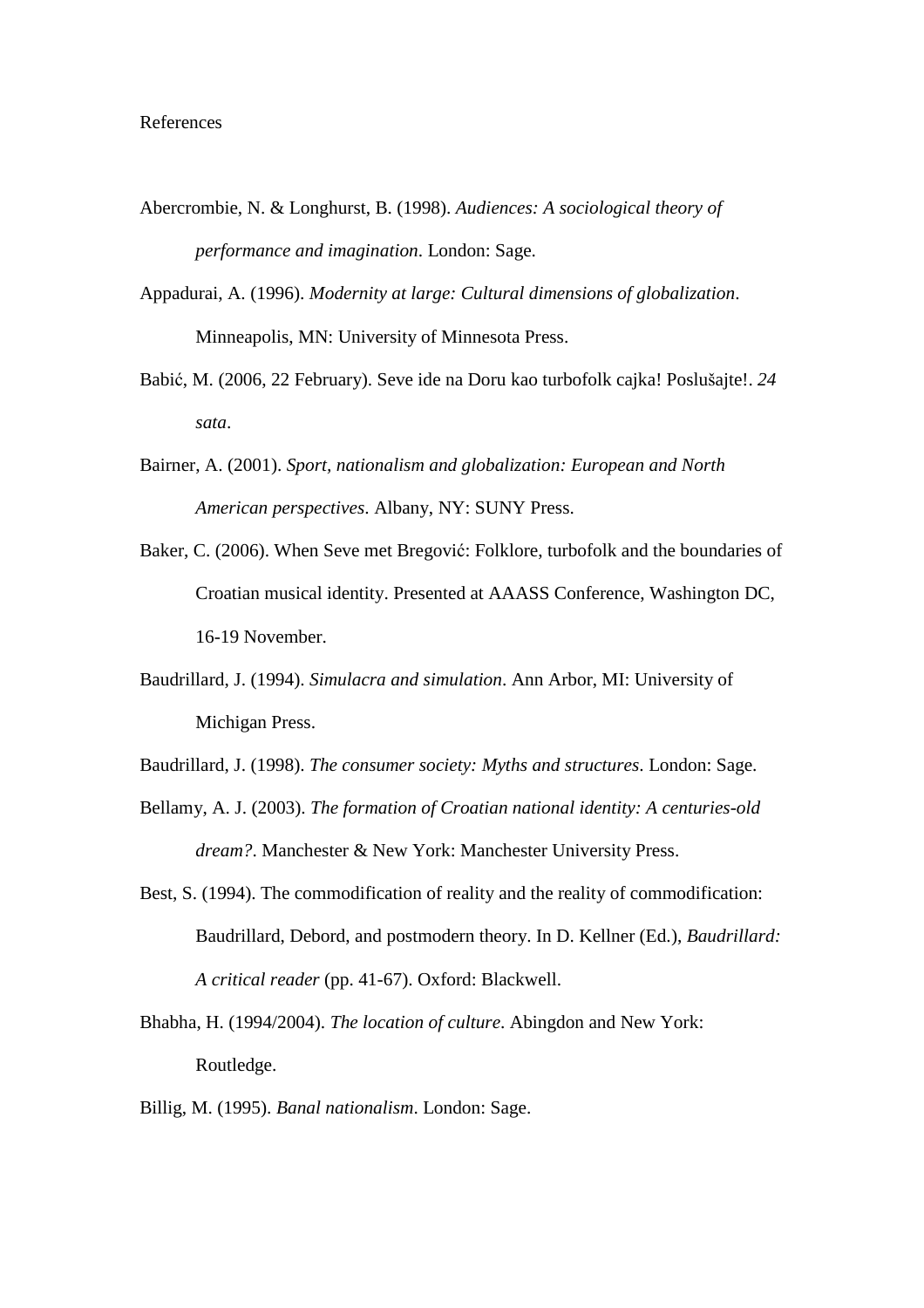- Bithell, C. (2007). *Transported by song: Corsican voices from oral tradition to world stage*. Lanham, MD: Scarecrow Press.
- Björnberg, A. (2007). Return to ethnicity: The cultural significance of musical change in the Eurovision Song Contest. In I. Raykoff & R. D. Tobin (Eds.), *A song for Europe: Popular music and politics in the Eurovision Song Contest* (pp. 13- 23). Aldershot: Ashgate.
- Bolin, G. (2006). Visions of Europe: Cultural technologies of nation-states. *International Journal of Cultural Studies*, *9*(2), pp. 189-206.
- Bonifačić, R. (1998). Regional and national aspects of tamburica tradition: The case of the Zlatni dukati neotraditional ensemble', in S. Pettan (Ed.), *Music, politics and war: Views from Croatia* (pp. 131-49). Zagreb: IEF.
- Cepeda, M. E. (2001). "Columbus effect(s)": Chronology and crossover in the Latin(o) music "boom"'. *Discourse, 23*(1): 63-81.
- Ceribašić, N. (2000). Defining women and men in the context of war: Images in Croatian popular music in the 1990s. In P. Moisala & B. Diamond (Eds), *Music and Gender* (pp. 219-38). Urbana & Chicago, IL: University of Illinois Press.
- Chard, C. (1999). *Pleasure and guilt on the Grand Tour: Travel writing and imaginative geography 1600-1830*. Manchester & New York: Manchester University Press.
- Clifford, J. (1988). *The predicament of culture: Twentieth-century ethnography, literature and art* (Cambridge, MA: Harvard University Press).
- Čolović, I. (2006). *Etno: Priče o muzici sveta na Internetu*. Belgrade: Biblioteka XX vek.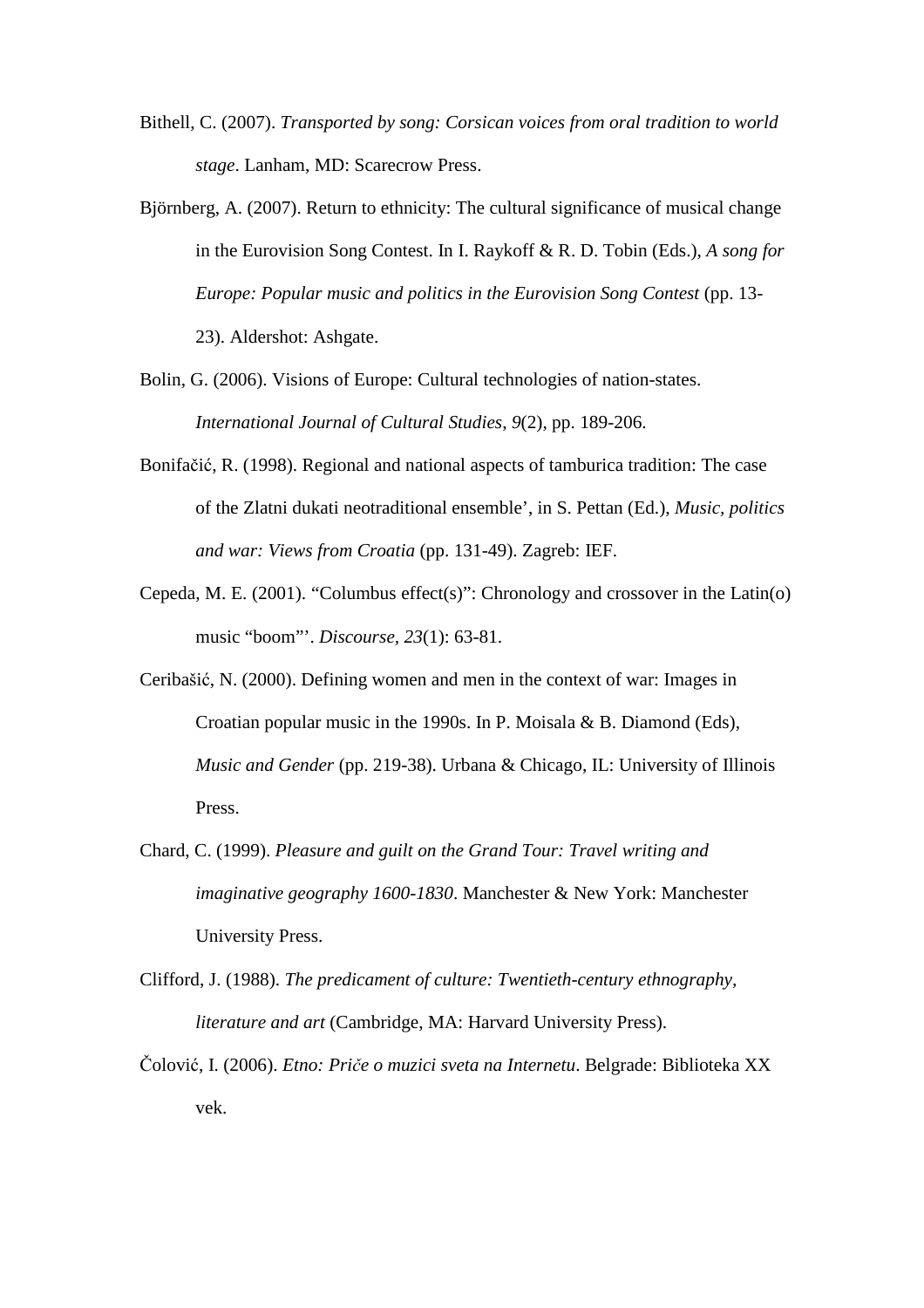- Couldry, N. (2003). *Media rituals: A critical approach*. Abingdon & New York: Routledge.
- Dayan, D., & Katz, E. (1992). *Media events: The live broadcasting of history*. Cambridge, MA: Harvard University Press.
- Ditchev, I. (2002). The Eros of identity. In D. Bjelić & O. Savić (Eds), *Balkan as metaphor: Between globalization and fragmentation* (pp. 235-60). London: MIT Press.
- Erlmann, V. (1999). *Music, modernity and the global imagination: South Africa and the West*. Oxford: Oxford University Press.
- Fagan, G. H. (2002). Globalization and culture: Placing Ireland. *Annals of the American Academy of Political and Social Sciences, 581*(1), pp. 133-43.
- Fairchild, C. (2007). Building the authentic celebrity: the "Idol" phenomenon in the attention economy. *Popular Music and Society, 30*(3), pp. 355-75.
- Featherstone, M. (1995). *Undoing culture: Globalization, postmodernism and identity*. London: Sage.
- Feddersen, J., & Lyttle, I. (2003). Notes. *Eurovision Song Contest: Riga 2003* [CD]. [n.p.]: EMI (CD CMC 5843942).
- Fleming, K. (2000). *Orientalism*, the Balkans, and Balkan historiography. *American Historical Review, 105*(4), pp. 1218-33.
- Gall, Z. (2004, 11 March). Skladbe za treću l(j)igu. *Slobodna Dalmacija*.
- Gordy, E. D. (1999). *The culture of power in Serbia: Nationalism and the destruction of alternatives*. University Park, PA: Pennsylvania State University Press.
- Hartley, J. (1992). *Tele-Ology: Studies in television*. London & New York: Routledge.
- Hartley, J. (1999). *Uses of television*. London & New York: Routledge.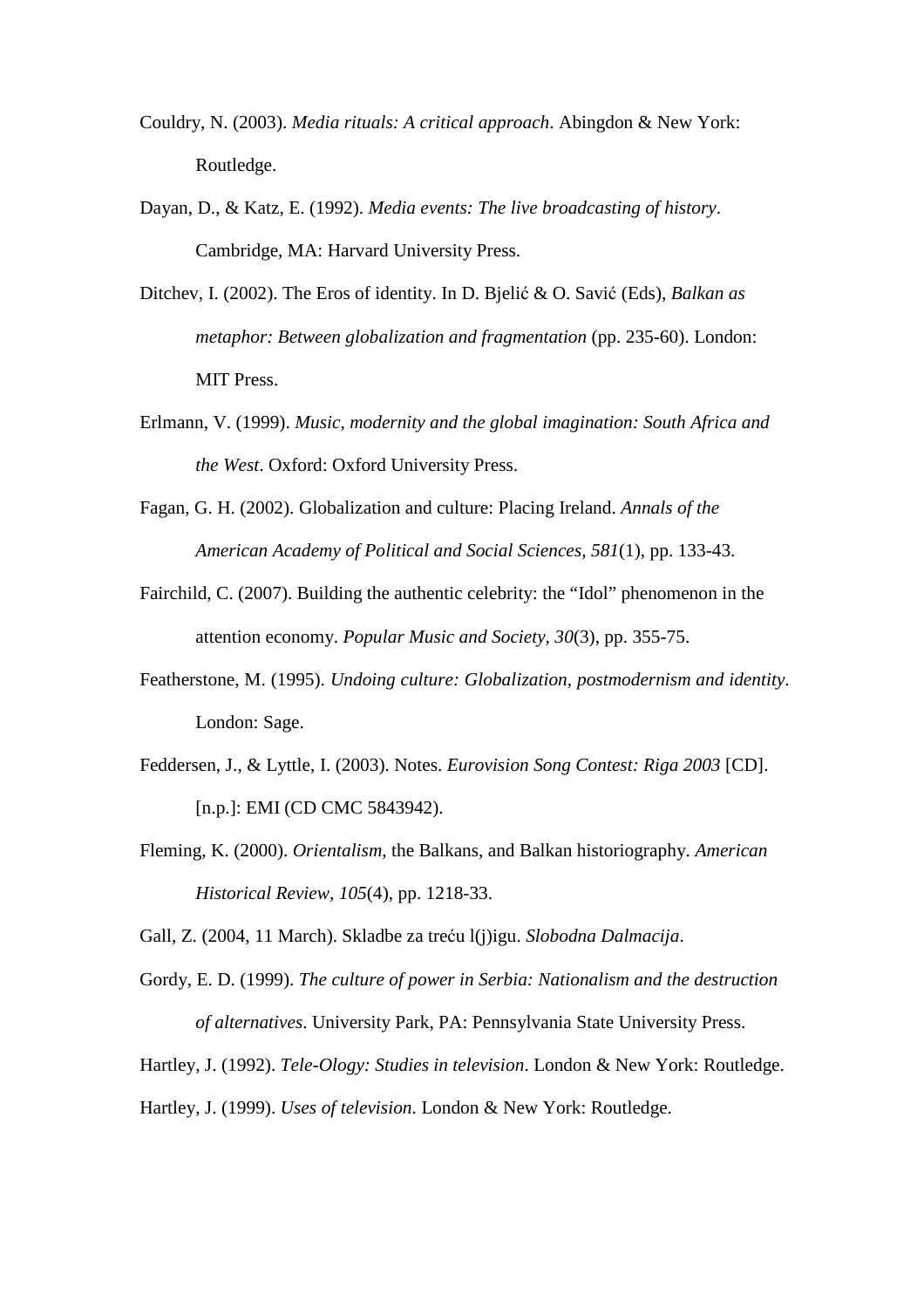Helbig, A. (2006). The cyberpolitics of music in Ukraine's 2004 orange revolution. *Current Musicology, 82*, pp. 81-103.

Horvat, H. (1999, 31 May). Regionalni pristup na Eurosong '99. *Vjesnik*.

- Iordanova, D. (2001). *Cinema of flames: Balkan film, culture and the media*. London: BFI.
- Jansen, S. (2005). Who's afraid of white socks?: Towards a critical understanding of post-Yugoslav urban self-perceptions. *Ethnologia Balkanica, 9*, pp. 151-67.
- Jones-Bamman, R. (2001). From "I'm a Lapp" to "I am Saami": Popular music and changing images of indigenous ethnicity in Scandinavia. *Journal of Intercultural Studies, 22*(2), pp. 189-210.
- Kapferer, B. (1988). *Legends of people, myths of state: Violence, intolerance and political culture in Sri Lanka and Australia*. Washington DC: Smithsonian Institute Press.
- Karakasidou, A. N. (1997). *Fields of wheat, hills of blood: Passages to nationhood in Greek Macedonia 1870-1990*. Chicago, IL: University of Chicago Press.

Kellner, D. (2003). *Media spectacle*. London & New York: Routledge.

- Klid, B. (2007). Rock, pop and politics in Ukraine's 2004 presidential campaign and orange revolution. *Journal of Communist Studies and Transition Politics, 23*(1), 118-37.
- Kurkov, A. (2005, 15 May). A song for Europe in the wake of revolution. *The Observer*.
- Kuzio, T. (2005). From Kuchma to Yushchenko: Ukraine's 2004 presidential elections and the orange revolution. *Problems of Post-Communism, 52*(2), pp. 29-44.

Lindner, T., & Elfström, J. (2005, 13 March). Schlaget vid Poltava. *Aftonbladet*.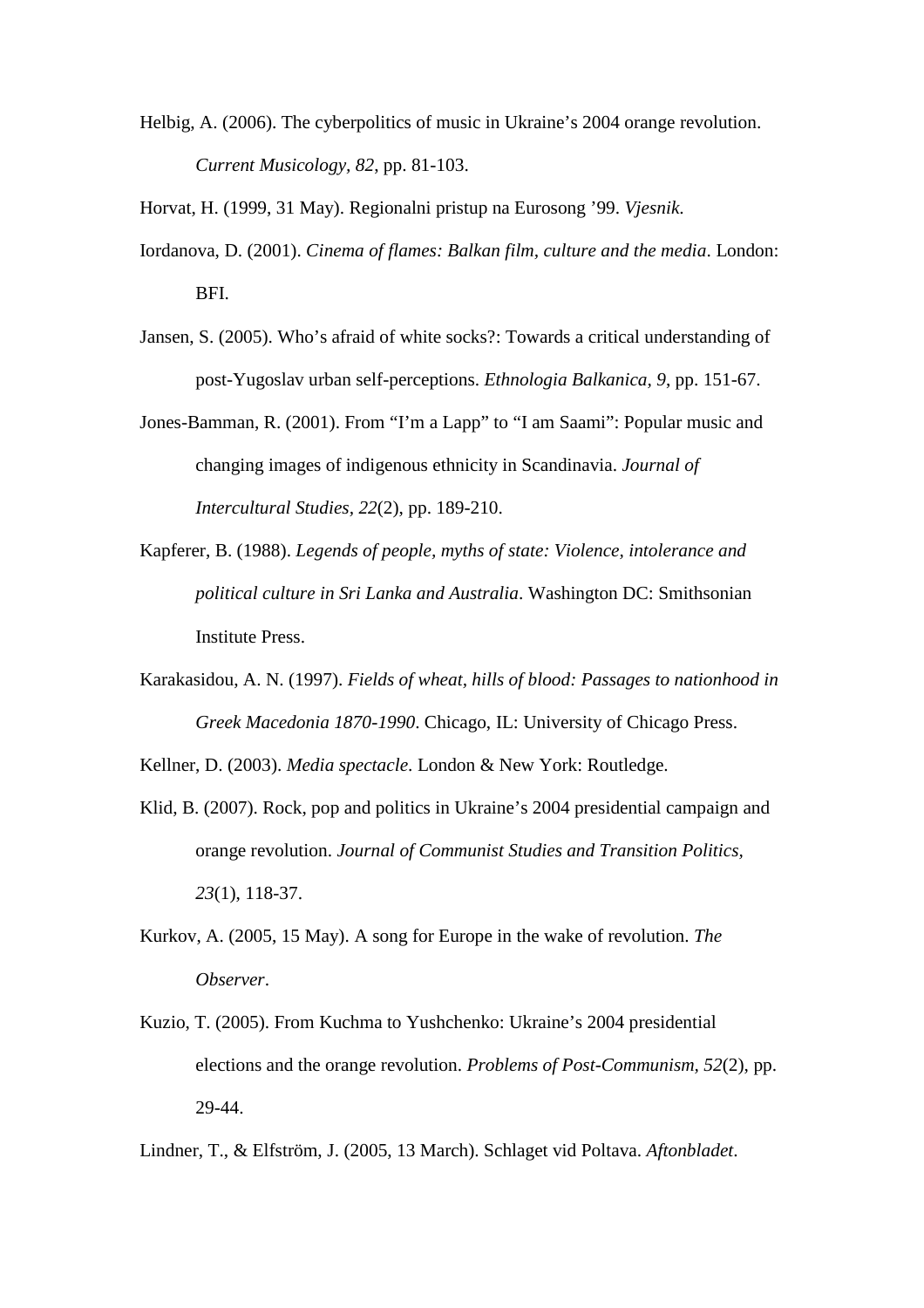- Maguire, J. (1999). *Global sport: Identities, societies, civilizations*. Cambridge: Polity Press.
- Matić, A. (2006, 28 February). Seve s rerom spremna za Atenu, Andrea neće zamijeniti Jelenu. *Slobodna Dalmacija*.
- Mikić, V. (2006). The way we (just me, myself and I) were: Recycling national identities in recent popular music. Paper presented at Musical Culture and Memory, Musicological Faculty, University of Arts, Belgrade, 12-14 April.
- Mikulić, I. (2004, 28 May). Ivana Kindl hrvatska r'n'b zvijezda objavila novi album "Moj svijet". *Večernji list*.
- Miller, K. (2004). Bolly'hood remix. *Institute for Studies in American Music Newsletter, 33*(2), 6-7, 15.
- Molina Guzmán, I., & Valdivia, A. N. (2004). Brain, brow, and booty: Latina iconicity in US popular culture. *The Communication Review, 7*, pp. 205-21.
- Pajala, M. (2001). Northern exoticism: The Eurovision Song Contest and the construction of national specificity. Manuscript, University of Turku.
- PBS-BiH. (2006). *Vrijeme je za Bosnu i Hercegovinu*. Retrieved February 21, 2006, from http://www.pbsbih.ba/bheurosong06/novosti/14022006.html.
- Pettan, S. (1998). Music, politics and war in Croatia in the 1990s: An introduction. In S. Pettan (Ed.), *Music, politics and war: Views from Croatia* (pp. 9-28). Zagreb: IEF.
- Rasmussen, L. V. (2002). *Newly-Composed folk music of Yugoslavia*. London & New York: Routledge.
- Raykoff, I. (2007). Camping on the borders of Europe. In I. Raykoff & R. D. Tobin (Eds.), *A song for Europe: Popular music and politics in the Eurovision Song Contest* (pp. 1-12). Aldershot: Ashgate.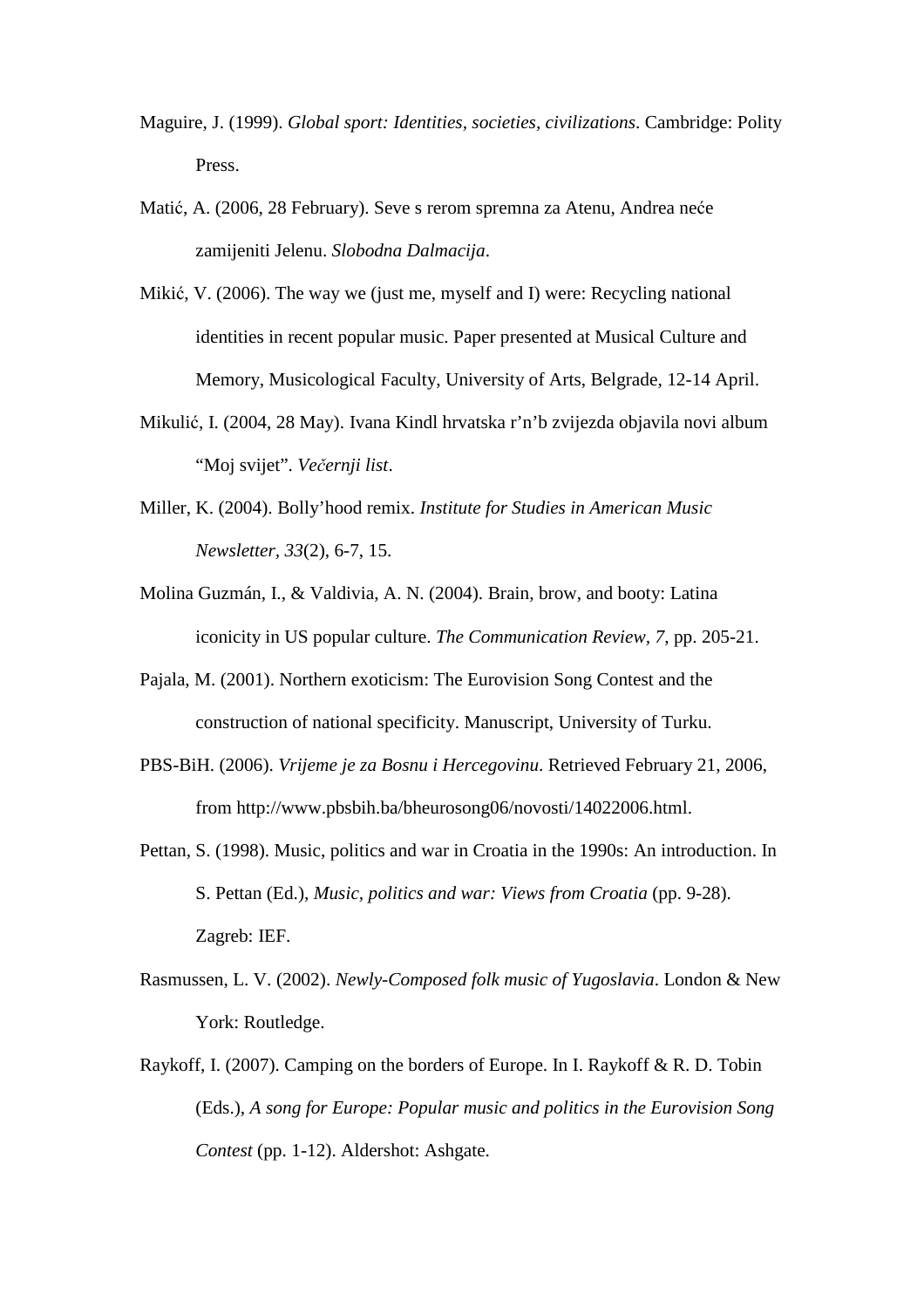- Razsa, M., & Lindstrom, N. (2004). Balkan is beautiful: Balkanism in the political discourse of Tuđman's Croatia. *East European Politics and Societies, 18*(4), pp. 628-50.
- Regev, M. (2007). Ethno-national pop-rock music: aesthetic cosmopolitanism made from within. *Cultural Sociology, 1*(3), pp. 317-41.
- Roche, M. (2000). *Mega-Events and modernity: Olympics and expos in the growth of global culture*. London & New York: Routledge.
- Ruslana. (2004a). *Bio*. Retrieved November 10, 2005, from http://www.ruslana.com.ua.
- Ruslana. (2004b). *Dance with the Wolves*. Retrieved November 10, 2005, from http://www.ruslana.com.ua.
- Ruslana. (2004c). *I'm Ruslana…*. Retrieved November 10, 2005, from http://www.ruslana.com.ua/releaseseng/basis0505.html.
- Ruslana. (2004d). *Oj zagraj mi, muzichenku*. Retrieved November 10, 2005, from http://www.ruslana.com.ua.
- Ruslana. (2004e). *Wild dances* [CD]. Kiev: Comp (864452 2).
- Senjković, R. (2002). *Lica društva, likovi države*. Zagreb: Biblioteka Nova etnografija.
- Senjković, R., & Dukić, D. (2005). Virtual homeland?: Reading the music on offer on a particular web page. *International Journal of Cultural Studies, 8*(1), pp. 44- 62.
- Shay, A. (2002). *Choreographic politics: State folk dance companies, representation and power*. Middleton, CT: Wesleyan University Press.
- Solomon, T. (2007). Articulating the historical moment: Turkey, Europe, and Eurovision 2003. In I. Raykoff & R. D. Tobin (Eds.), *A song for Europe:*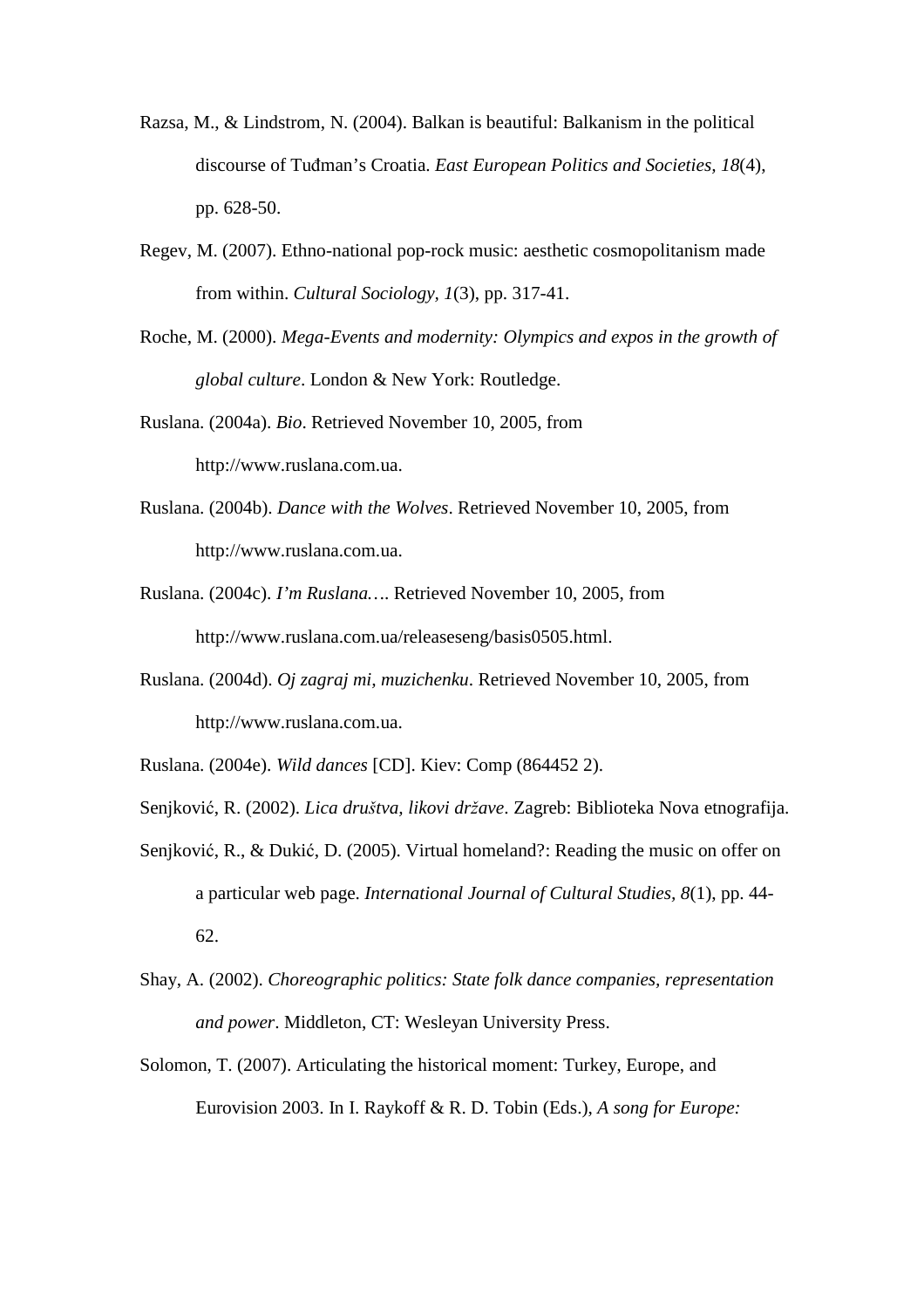*Popular music and politics in the Eurovision Song Contest* (pp. 135-45). Aldershot: Ashgate.

- Strachan, R. & Leonard, M. A musical nation: Protection, investment and branding in the Irish music industry. *Irish Studies Review, 12*(1), pp. 39-49.
- Strukar, V. (2004, 4 March). Hrvatski predstavnik nema što tražiti na Eurosongu!?. *Novi list*.
- Taylor, T. D. (1997). *Global pop: World music, world markets*. London & New York: Routledge.
- Todorova, M. (1994). The Balkans: From discovery to invention. *Slavic Review, 53*(2), pp. 453-82.
- Tzanelli, R. (2006). "Impossible is a fact": Greek nationalism and international recognition in Euro 2004. *Media, Culture and Society*, *28*(4), pp. 483-503.
- Ugrešić, D. (2004a). European literature as a Eurovision Song Contest. In U. Keller & I. Rakusa (Eds.), *Writing Europe: What is European about the literatures of Europe?* (pp. 325-34). Budapest & New York: CEU Press.
- Ugrešić, D. (2004b). *Thank you for not reading*. [n.p.]: Dalkey Archive.
- Urry, J. (2002). *The tourist gaze* (2nd ed.). London: Sage.
- Volcic, Z. (2005). The notion of 'the west' in the Serbian national imaginary. *European Journal of Cultural Studies, 8*(2), pp. 155-75.
- Vuletić, D. (2007). The socialist star: Yugoslavia, Cold War politics and the Eurovision Song Contest. In I. Raykoff & R. D. Tobin (Eds.), *A song for Europe: Popular music and politics in the Eurovision Song Contest* (pp. 83- 97). Aldershot: Ashgate.